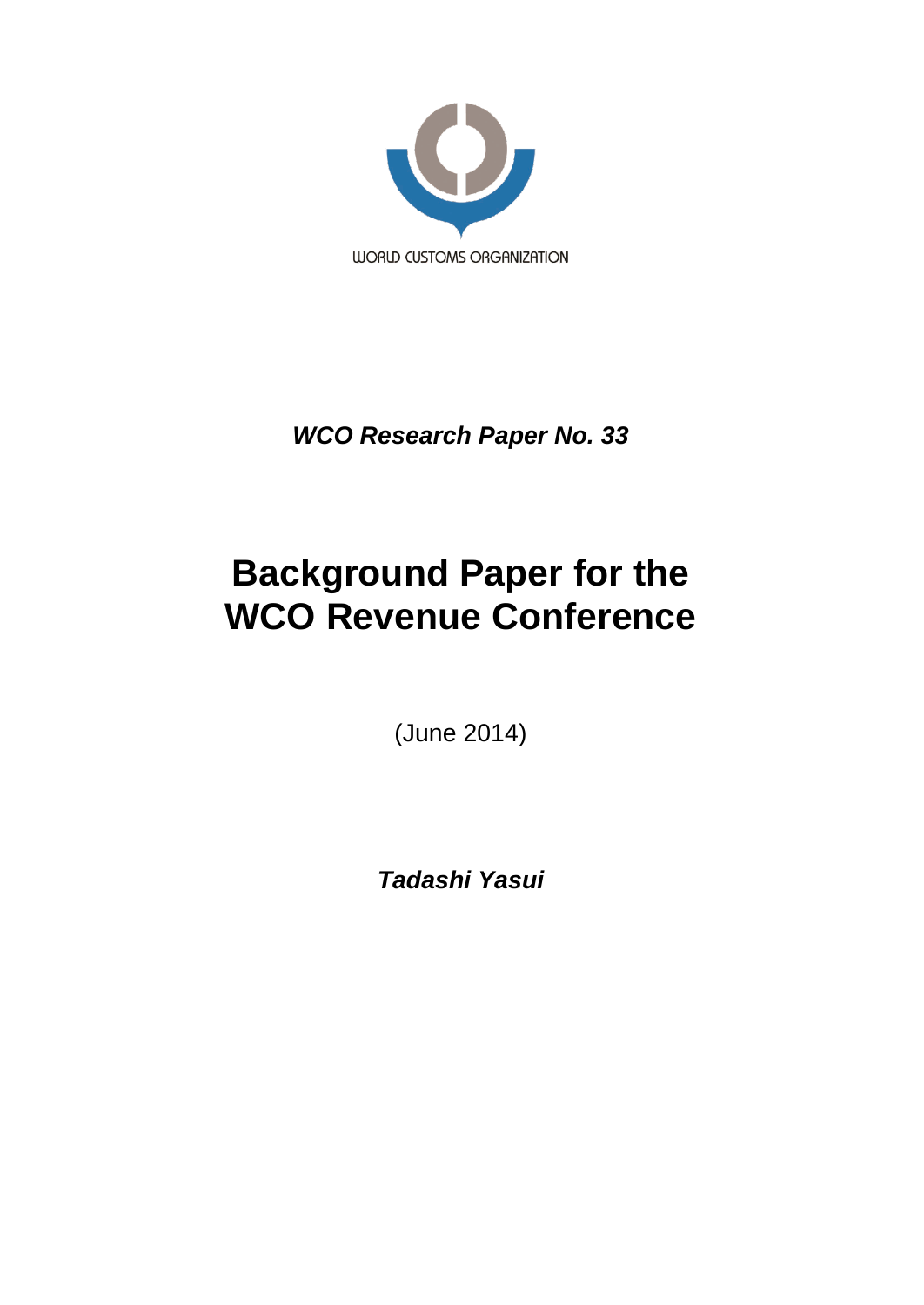## *Abstract*

This paper aims to analyze the potential impact on Customs revenue that implementation of the WTO Trade Facilitation Agreement (TFA) entails. Taking into account elements for upward and downward revenue, this paper contends that TFA implementation is likely to have a positive impact on Customs revenue particularly through increased trade, higher trader compliance, and more recovery of revenue loss. Although several TFA measures could potentially precipitate a decrease in revenue, the impact of such measures could be negligible, or outweighed by the increase in revenue resulting from TFA implementation. It appears that additional revenue resulting from TFA implementation would be sustainable, and would have a positive impact on domestic revenue mobilisation especially in developing countries where Customs revenue accounts for a substantial portion of government tax revenue.

## *Key words*

Customs Revenue, WTO Trade Facilitation Agreement

## *Acknowledgements*

This paper was written by Tadashi Yasui of the WCO Research Unit. The author expressed his special thanks to Rachel McGauran of the WCO Research Unit for her helpful suggestions.

## **Disclaimer**

The WCO Research Paper Series disseminates the findings of work in progress to encourage the exchange of ideas about Customs issues. The views and opinions presented in this paper are those of the author and do not necessarily reflect the views or policies of the WCO or WCO Members.

## **Note**

All WCO Research Papers are available on the WCO public website: [www.wcoomd.org.](http://www.wcoomd.org/)

Copyright © 2014 World Customs Organization. All rights reserved. Requests and enquiries concerning translation, reproduction and adaptation rights should be addressed to copyright@wcoomd.org.

-----------------------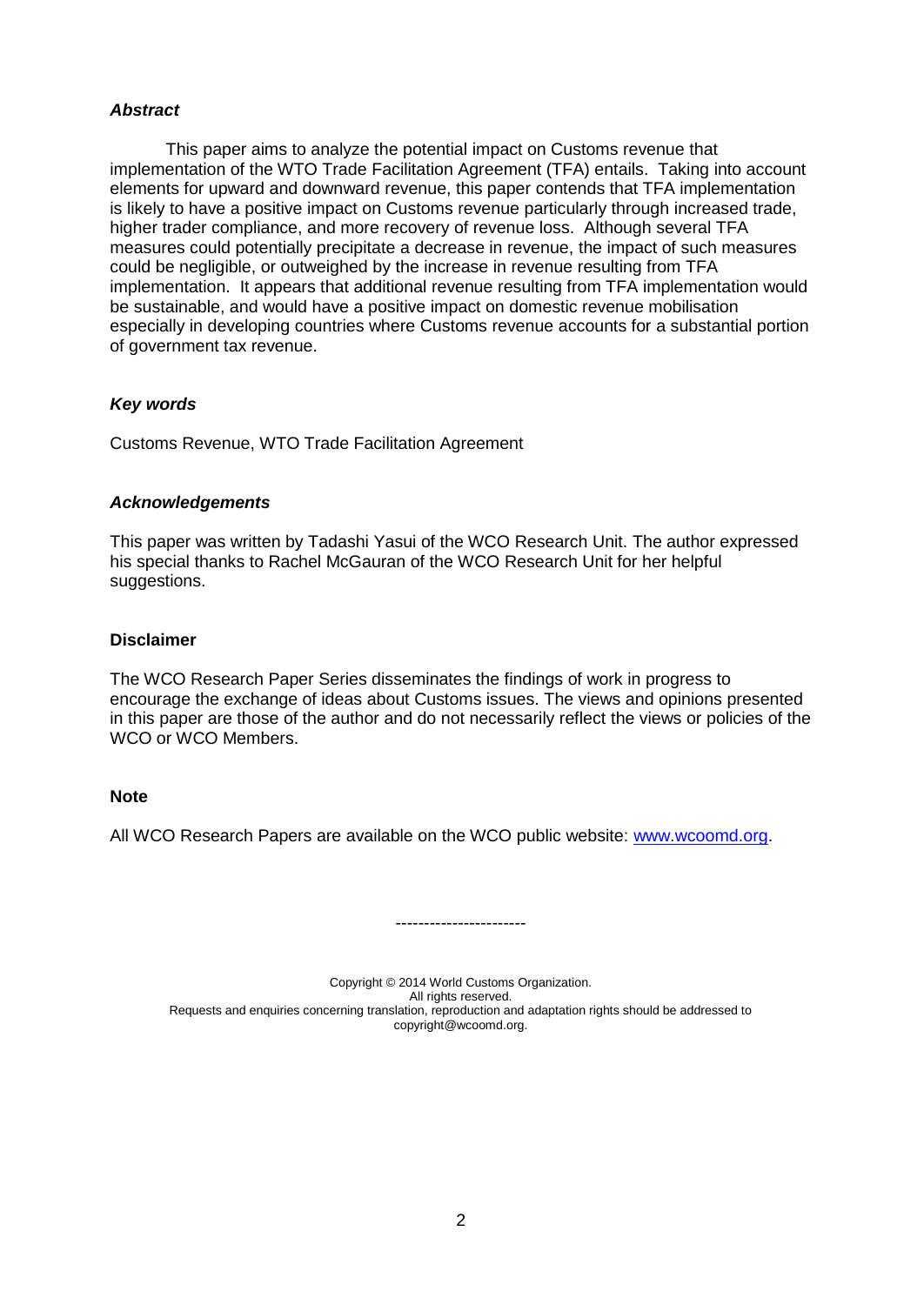## **1. Introduction**

The WCO Revenue Conference will take place from 30 June to 1 July 2014 at the WCO Headquarters in Brussels. This is the second global conference on the topic of revenue organized by the WCO after the WCO Revenue Management Conference, which took place in December 2009. The 2009 Conference confirmed that revenue management was of the utmost interest and of importance to many Customs administrations, and suggested that the WCO should engage in this matter actively.<sup>1</sup>

The WCO has placed a high profile on revenue management matters in its strategic work programmes. The WCO has published information of revenue collected by Customs administrations on an annual basis since 2012. $^2$  In addition, the WCO Revenue Package, aiming to ensure fair and efficient revenue collection by Customs administrations, has made significant progress since its launch in 2009. $3$  Following the implementation of new tools relevant to the control of Customs valuation, classification, preferential origin and postclearance audit in 2012, work is continuing under the WCO Strategic Plan.

This Revenue Conference has multiple objectives; however, an overarching goal is to provide the Customs community with practical "*food for thought*" going forward. Additionally, the Conference will provide ample opportunities for dialogue on a range of revenue-related issues among Customs administrations, tax authorities, the private sector, and other stakeholders in responding to the ever-changing Customs environment.

One of the recent landmarks for the Customs community is the WTO Trade Facilitation Agreement (TFA) concluded in December 2013 as part of the WTO Doha Development Agenda (WTO, 2013a). The TFA is expected to take effect once accepted by two thirds of the WTO Members.<sup>4</sup> It is a new binding agreement with approximately 50 measures, most of which are intended to improve Customs procedures and proceedings at and behind borders, as well as, to a lesser extent, other border procedures (Annex). Consequently, the effective implementation of the TFA is heavily contingent upon Customs (WCO, 2013a), and it is imperative that they be equipped with the knowledge regarding the potential impacts when implementing the TFA.

Many governments of developing countries particularity those least-developed countries (LDCs) where a substantial portion of their government tax revenue relies on Customs administrations seek more information on the potential revenue impact. One of the concerns expressed by the private sector was that the TFA would lead to "*irreplaceable loss of tariff revenue*" of developing countries (Third World Economics, 2013) while many researchers have contended that trade facilitation would improve revenue collection (WTO, 2013b). Moreover, some developing countries might fear that the cost of TFA implementation might negatively impact their public spending for priorities such as health care, education and poverty eradication (South Centre, 2014).

In response to the numerous debates in this realm, this Conference has established a panel discussion during Session 4 entitled *Revenue and the WTO Agreement on Trade Facilitation*. This paper thus aims to analyze the potential revenue impact of implementing the TFA based on the information publically available in order to provide the participants of the panel discussion with background information.

TERT THE TRIM THE TRIM THE TRIM THE TRIM THE TRIM THE TRIM THE TRIM THE TRIM THE TRIM THE TRIM THE TRIM THE TRI<br>The Wangement Conference in 2009 is available at: [www.wcoomd.org/en/events/event-history/2009/revenue\\_management\\_conference.aspx](http://www.wcoomd.org/en/events/event-history/2009/revenue_management_conference.aspx)<br><sup>2</sup> The WCO Appuel Benerte are available at variavinessme are

The WCO Annual Reports are available at: [www.wcoomd.org](http://www.wcoomd.org/)

<sup>&</sup>lt;sup>3</sup> Further Information on the WCO Revenue Package is available at: www.wcoomd.org

<sup>&</sup>lt;sup>4</sup> The TFA will take effect for the Members that have accepted it upon acceptance by two thirds of the WTO Members, and thereafter for each other Member upon acceptance by it, in accordance with Article 10.3 of the Marrakesh Agreement (WTO, 2013a).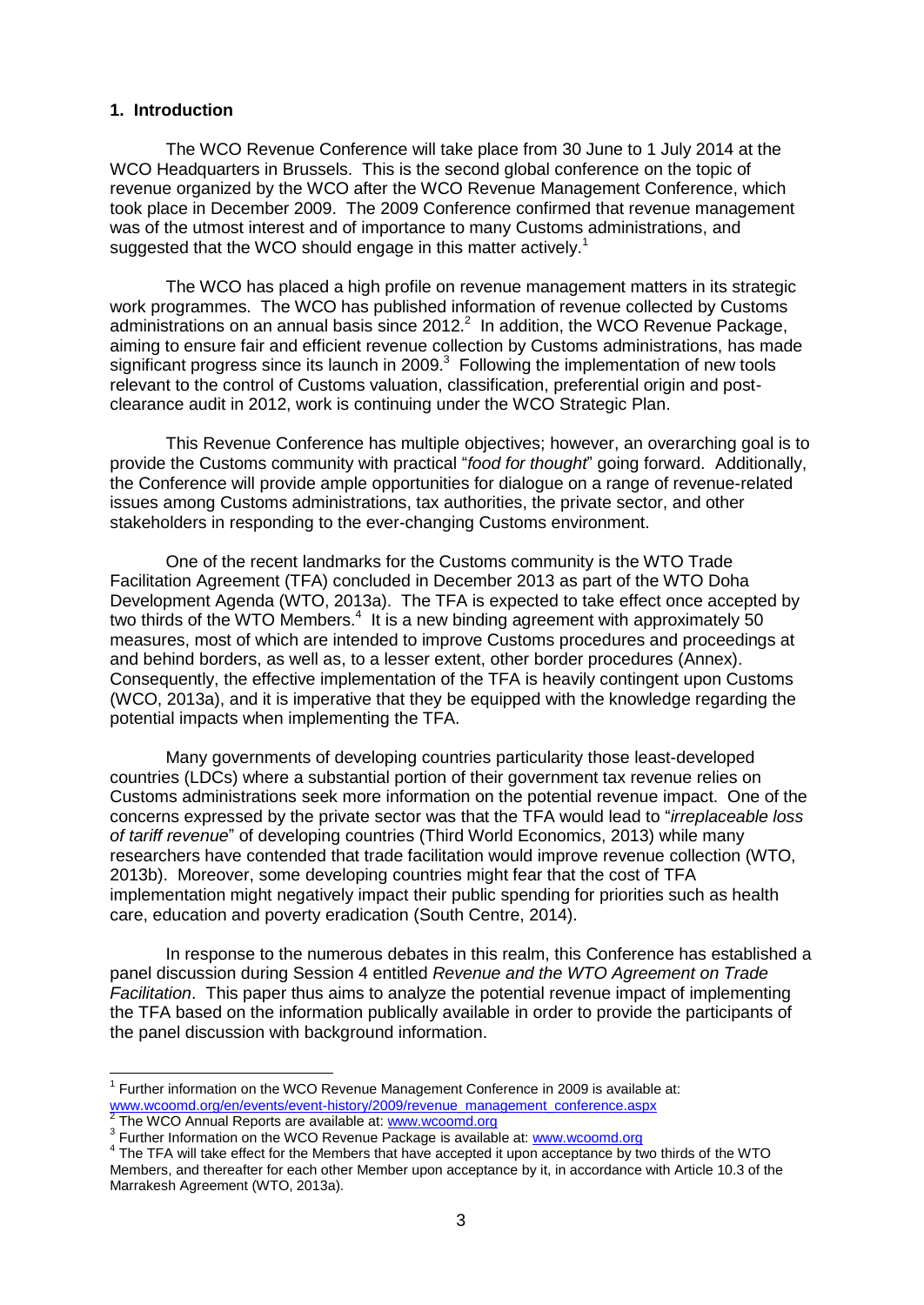For convenience, this paper defines the term "*Customs revenue*" as the totality of duties and taxes collected by a Customs administration. An increase or decrease in Customs revenue can be attributed to a variety of factors beyond TFA implementation. The impact may also vary country by country as it depends on the degree to which respective counties have already implemented the measures compliant with the TFA, and to which they will implement the TFA measures in future. Furthermore, the impact may vary among countries where their revenue and tariff structure, regulatory framework and trade patterns are diversified. It is thus impossible to identify a sole causality or the degree of any impact on Customs revenue precisely.

To keep the background information and limitations above in mind, the second section identifies the potential elements for upward or downward Customs revenue that the TFA may entail. They are supported by case studies, where appropriate. The third section considers the impact of TFA implementation on domestic revenue mobilization, taking into account Customs revenue data collected during a survey to WCO Members. The fourth section entails conclusions based on this paper's findings, and the fifth section presents key questions for the panel discussion of the Conference.

#### **2. Customs revenue**

#### 2.1 Elements for upward revenue collection

#### *Increased cross-border merchandise trade*

Customs revenue will likely increase as cross-border merchandise trade expands given that tariff rates remain unchanged. Hufbauer and Schott (2013) estimated that the TFA could increase global imports by US\$1 trillion. This study was often cited in subsequent speeches and documents (WTO, 2013b; 2013c; ITC, 2013; USTR, 2013) although it might overestimate the effect (Capaldo, 2013). Wilson, et al. (2005) suggested that global trade would grow by US\$33 billion if "*below-average*" countries deliver improvements in the Customs environment "*halfway*" to average levels, and most of the trade increase would take place in the countries improving the Customs environment. At any rate, it can be reasonably expected that the TFA implementation will lead to more trade flows.

There are several distinct paths where TFA implementation will signify a consequent increase in trade. Firstly, trade expands when border procedures undergo an improvement with regard to transparency and predictability. Amongst the TFA measures, publication (Article 1.1), information available through internet (Article 1.2), enquiry points (Article 1.3), consultations (Article 2.2), advance rulings (Article 3), and procedures for appeal or review (Article 4), amongst others, are considered as such transparency or predictability-enhancing measures. Helble, et al. (2007) estimated that intra-APEC trade would increase by 7.5% if all APEC economies undergo an improvement in transparency up to the average level of the region. The business community has often contended that improving transparency and predictability is crucial to delivering real benefits to traders particularly small and mediumsized enterprises (SMEs) because they suffer from disproportionate burdens in completing Customs and other border formalities (ICC, 2012; ITC, 2014 and WCO PSCG, 2013).

Secondly, trade expands when direct costs involving border procedures are reduced. The TFA would achieve a reduction in direct costs with reduced formalities and documentation requirements (Article 10.1), acceptance of copies (Article 10.2), and single window (Article 10.3), amongst others. The OECD (2014) estimated that trade costs would be potentially reduced by 14.1% for low income countries; 15.1% for lower middle income countries; and 12.9% for upper middle income countries in cases where all WTO Members fully implement the TFA. The OECD (2009) also suggested that for every 1% reduction in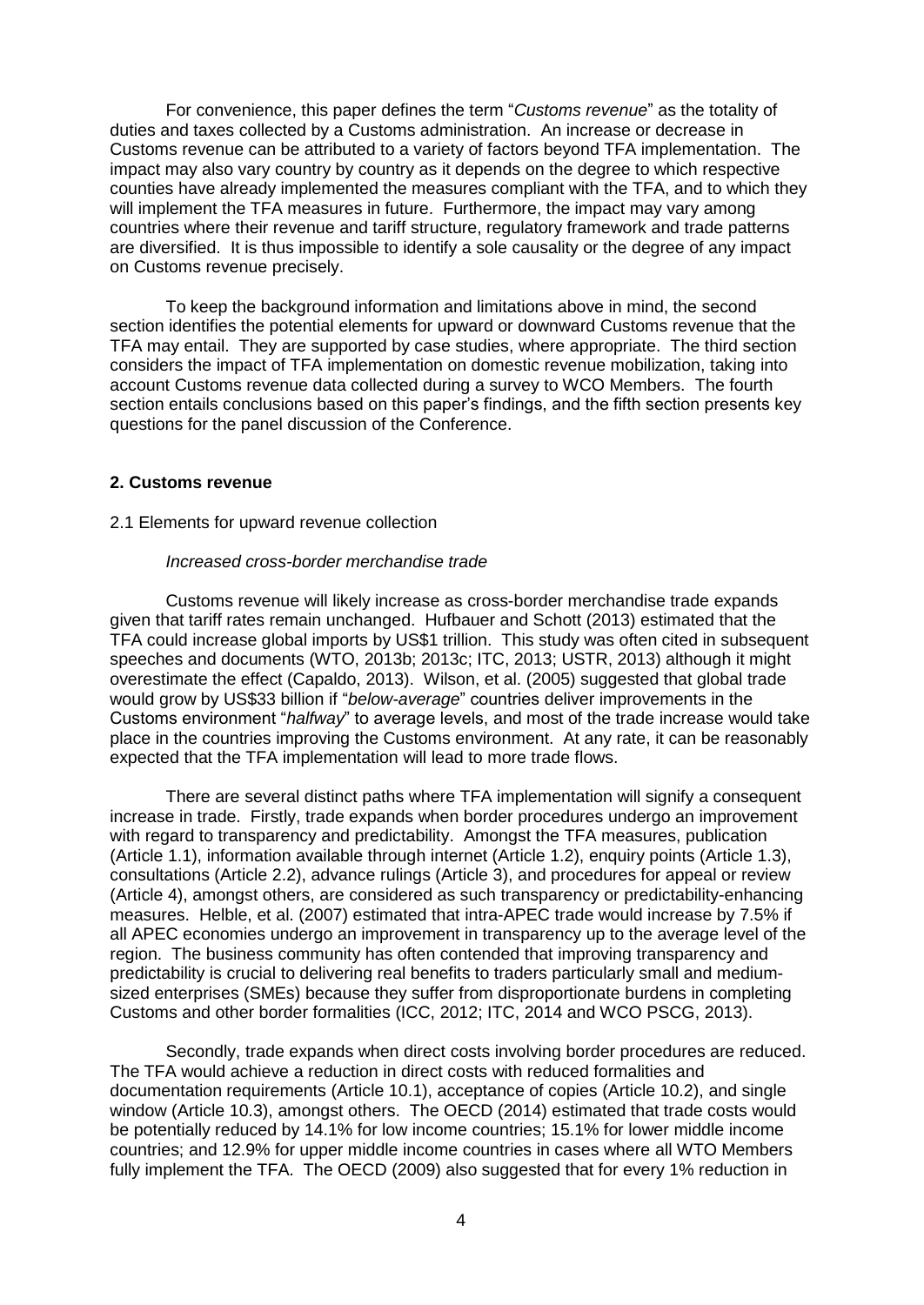global trade costs would be a consequent increase in global trade volumes, thus increasing global incomes by up to US\$40 billion.

Thirdly, trade expands when goods are promptly released from borders. Unnecessary border delays constitute an indirect cost for trade (OECD, 2009). If changes in border procedures reduce goods release times at a port by 50%, its port capacity would be theoretically doubled without any investment in port infrastructure (Raballand, et al., 2012). Djankov, et al. (2006) found that a saving of one-day in shipment times increased trade flows by more than 1%. Reducing times at borders by 5% in sub-Saharan Africa could lead to a 10% increase in intra-regional trade (European Commission, 2013). The TFA contains measures for such prompt release of goods at borders, for example, pre-arrival processing (Article 7.1), separation of release from final determination of Customs duties, taxes, fees and charges (Article 7.3), risk management (Article 7.4), *de minimis* for expedited shipments (Article 7.8), and border agency cooperation (Article 8).

#### *Higher trader compliance*

High levels of trader compliance are considered to ensure the effective collection of Customs revenue. Promoting trader compliance is regarded as a cornerstone of the modern approach that Customs has adopted towards the business community. Customs administrations are able to discharge their functions in a fair and efficient manner with decreased administrative cost, while traders receive benefits such as the prompt release of goods or frequency decrease in goods inspections (WCO PSCG, 2013). Authorized operator (Article 7.7), voluntary compliance to allow importers to self-correct without penalties (Article 12.1), penalty disciplines (Article 6.3), and business cooperation (Article 2.2) in the TFA, amongst others, are considered to have this kind of effect.

As a result of promoting trader compliance, for example, New Zealand Customs Services (2011) reported that 96% of import transactions were compliant without physical or documentary inspections in 2009. For Indian Customs, voluntary compliance of traders constitutes is one of the core visions of the Administration (CBEC, 2008). While governments have made continuous efforts to improve transparency and predictability of border procedures, border procedures may remain complicated for traders particularly SMEs. In the TFA, thus, traders are given an option to use Customs brokers for border procedures on their behalf (Article 10.6), by which it is expected that the risk of unintentional errors or mistakes contrary to regulatory requirements is diminished.

#### *More recovery of revenue loss*

Customs revenue or receipts will increase through the detection of Customs fraud of goods crossing borders, such as under- or over-invoicing, smuggling, transit/transhipment fraud and origin fraud. There does not appear to be universal consensus regarding loss of Customs revenue at the global level. Nevertheless, efforts to identify Customs fraud by examining discrepancies in trade statistics between importing and exporting countries are underway. The World Bank (2013), in cooperation with the WCO, released a case study on mirror trade statistics in Cameroon. The Global Financial Integrity (2014) roughly estimated the possible annual Customs revenue loss owing to misinvoicing (under- and over-invoicing) in the range of 7.4-12.7% of government revenue in five countries (Tanzania, Kenya, Mozambique, Ghana and Uganda) in sub-Saharan Africa (Table 1).

Table 1: Tax Revenue Loss via Trade Misinvoicing in five countries in Sub-Saharan Africa

| Annual Tax Revenue Loss via Trade Misinvoicing |      |      | <b>I Tanzania   Kenva   Mozambique   Ghana</b> |       | Uganda |
|------------------------------------------------|------|------|------------------------------------------------|-------|--------|
| In US\$ million, on average 2002-2011          | 248  | 435  | 187                                            | 386   | 243    |
| As % of Total Government Revenue               | 7.4% | 8.3% | 10.4%                                          | 11.0% | 12.7%  |

(source) The Global Financial Integrity (2014)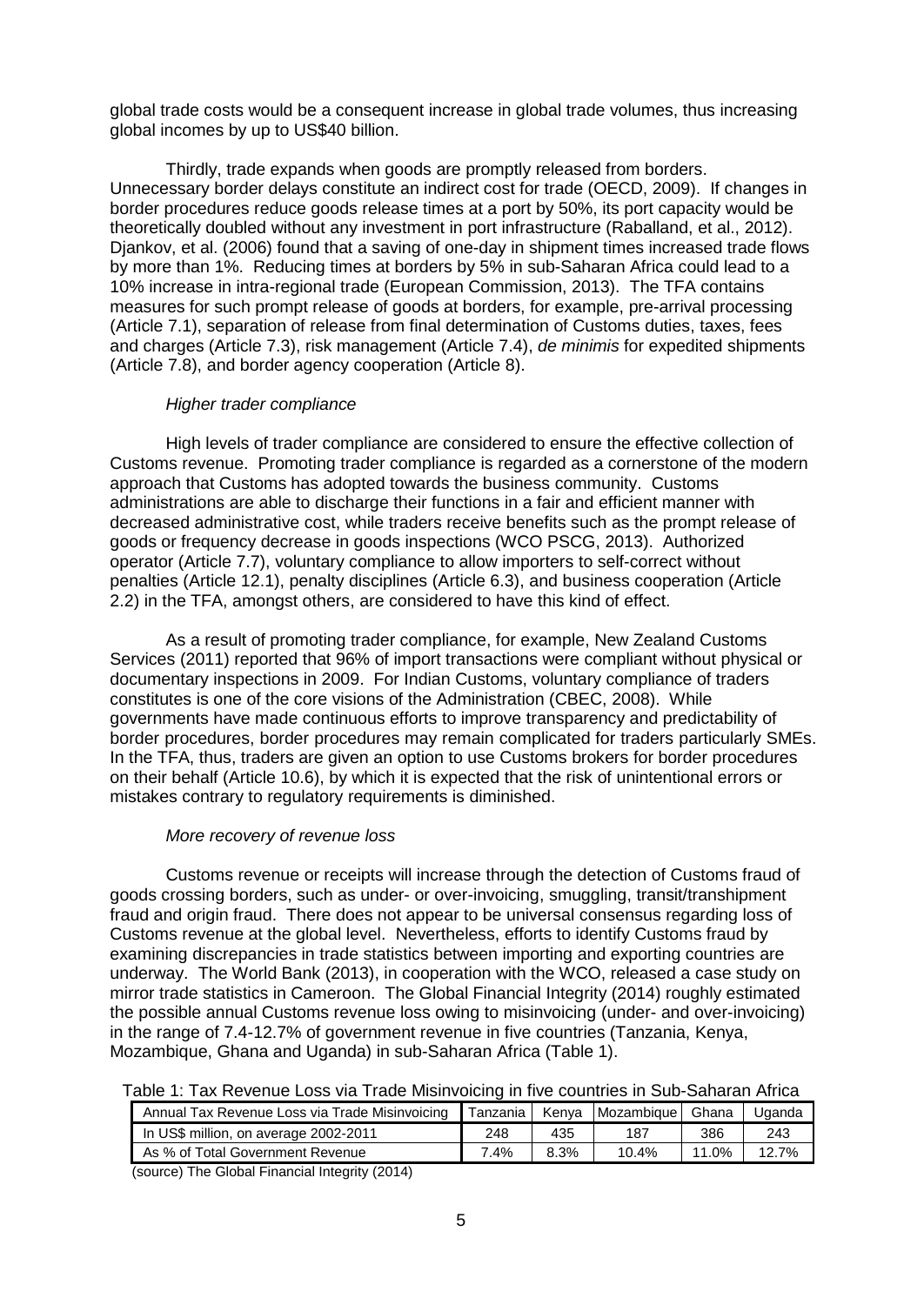Joossens, et al. (2009) estimated that 11.6% of the global tobacco market was illicit, and that worldwide governments suffered illicit tobacco trade estimated at US\$40.5 billion in lost revenue per year. US\$31.3 billion in tax revenue could be recovered if the illicit tobacco trade was eliminated globally (Table 2). It is noted that the revenue loss fell disproportionately on low and middle income countries (i.e. US\$22.9 million out of US\$40.5 billion), therefore such countries would potentially gain more with the elimination (i.e. US\$18.3 billion) than high income countries (i.e. US\$13 billion).

|                                                      | $11000 \times 111000$                     |                |                                           |  |
|------------------------------------------------------|-------------------------------------------|----------------|-------------------------------------------|--|
|                                                      |                                           |                |                                           |  |
|                                                      | <b>High Income</b><br>Global<br>Countries |                | Low and Middle<br><b>Income Countries</b> |  |
| <b>Current Situation</b>                             |                                           |                |                                           |  |
| Total illicit cigarette market (% of consumption)    | 11.6%                                     | 9.8%           | 12.1%                                     |  |
| Total illicit cigarette market (cigarettes per year) | 657 billion                               | 124 billion    | 533 billion                               |  |
| Total revenue lost to governments                    | \$40.5 billion                            | \$17.6 billion | \$22.9 billion                            |  |
| Estimated deaths in 2030                             | 8.3 million                               | 1.5 million    | 6.8 million                               |  |
| If This Illicit Trade Were Eliminated                |                                           |                |                                           |  |
| Immediate gain in revenue                            | \$31.3 billion                            | \$13 billion   | \$18.3 billion                            |  |
| Lives saved in 2030 and annually thereafter          | 164,000                                   | 32,000         | 132,000                                   |  |
| $(equation of Table 5.2 of logspace of 10000 n 15)$  |                                           |                |                                           |  |

| Table 2: Revenue Generated and Lives Saved with Elimination of Global Illicit Tobacco |                 |  |  |
|---------------------------------------------------------------------------------------|-----------------|--|--|
|                                                                                       | Trade (in US\$) |  |  |

(source) Reproduction of Table E.2 of Joossens, et al (2009, *p.15*)

Amongst the measures that the TFA provides, post-clearance-audit (PCA, Article 7.5) is an example of the measures used to recover revenue loss. With PCA, for example, Japan Customs collected approximately US\$300 million in the 2012 fiscal year, the equivalent of approximately 1% of its annual Customs revenue (Japan Customs, 2013). PCA, referred to as post-release verification in Canada, led to a fiscal injection of US\$128 million in the fiscal year 2010 (CBSA, 2011). Taking into account the number of verification officers, each officer in Canada annually collected US\$0.35 million on average through PCA (Table 3).

|--|

| # of Verification Officers:                                     | 369                |
|-----------------------------------------------------------------|--------------------|
| # of Verifications completed:                                   | 3,143              |
| Value for Duty identified to be in error:                       | US\$2.9 billion*** |
| Total revenue assessed (duties and taxes):                      | US\$53 million***  |
| Percentage error rates in total value for duty by program:      |                    |
| - Tariff Classification:                                        | 18.80%             |
| - Origin:                                                       | 6.44%              |
| - Valuation:                                                    | 7.13%              |
| Value for Duty of **Entry Adjustments processed:                | US\$17 billion***  |
| Duties and Taxes collected from ** Entry Adjustments processed: | US\$128 million*** |

\* All figures are approximate and are a general representation of post-verification results for Canada.

\*\* Entry Adjustments = corrections to import declarations, post-Verification

\*\*\* US\$ equivalent, calculated by an exchange rate to US\$ as of 11 June 2014.

(source) Based on Table of CBSA (2011, *p.5*)

To cite another measure of recovering revenue loss, the TFA contains provisions for exchanges of information between Customs administrations (Article 12.2-12), whereby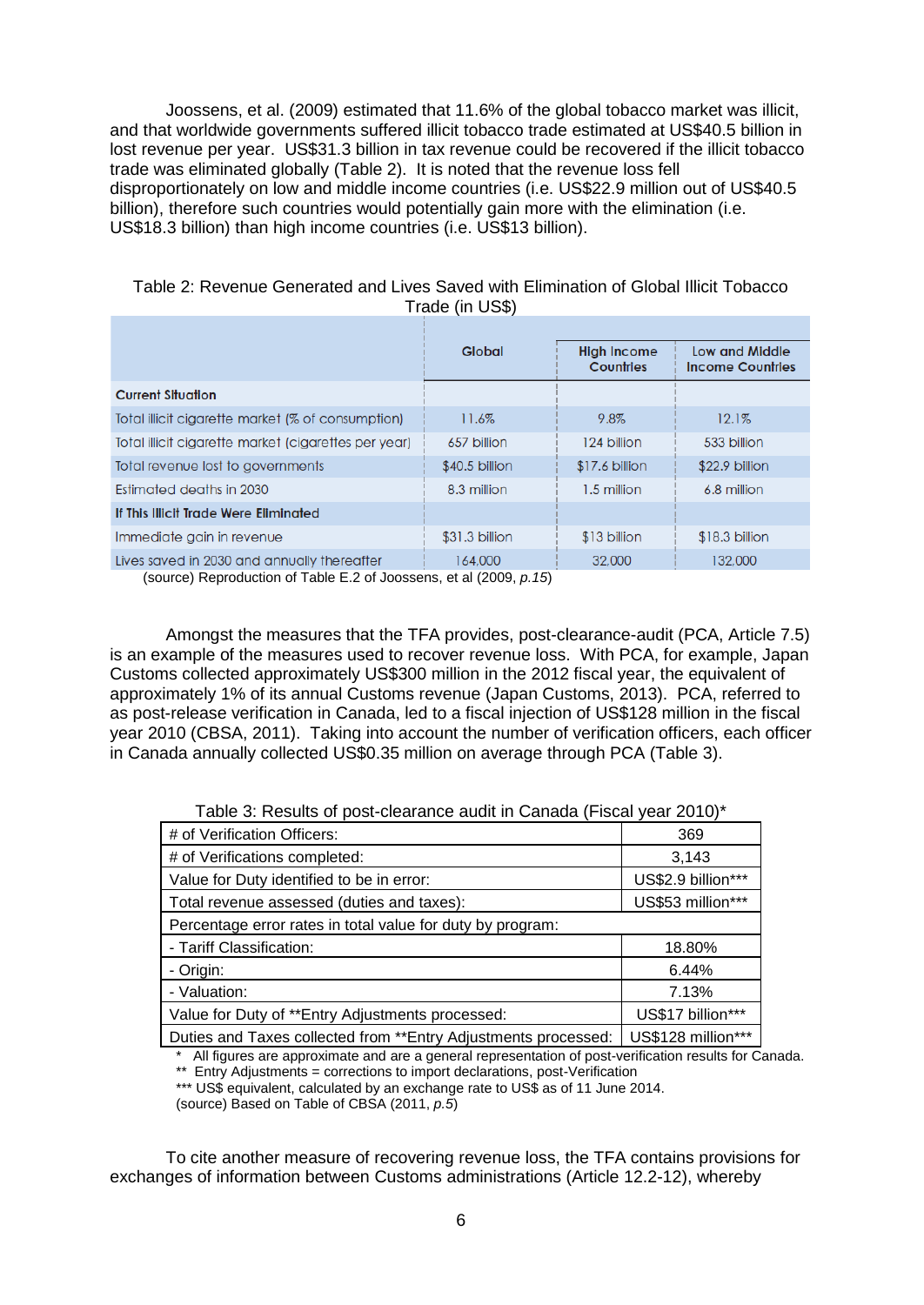importing Customs administrations could request information on goods when they are exported, including invoice values and exporters of goods, from exporting Customs administrations. This is considered effective when the importing Customs administration attempts to verify the accuracy of the information and identify undervaluation or other irregularities of the goods at the time of importation. Using an information exchange system on transit goods called RADDEx (Revenue Authorities Digital Data Exchange) between member states of the East African Community (EAC), for example, many fraud cases have been detected, one of which resulted in revenue recovery of as much as \$US 89,000 (Yasui, 2011). The New Computerized Transit System (NCTS), a computerized transit system based on the exchange of electronic messages in Europe<sup>5</sup> has proved that it has effectively prevented transit fraud (Yasui, 2013).

#### 2.2 Elements for downward revenue collection

#### *De-minimis*

The introduction of a *de-minimis* system (Article 7.8.2d) likely decreases Customs revenue as the system entails exemptions of Customs duties for shipments with small values or duties. It should be noted that this is one of the measures provided for in the Revised Kyoto Convention (RKC), namely "*National legislation shall specify a minimum value and/or a minimum amount of duties and taxes below which no duties and taxes will be collected*."<sup>6</sup>

Revenue impact of introducing a *de-minimis* system depends on threshold value or dutiable amount for which no Customs duty is collected. The TFA allows its signatories to determine the threshold value or dutiable amount. The WCO Immediate Release Guidelines recommends SDR 50 (approximately US\$78) as the threshold value of shipments.<sup>7</sup> According to the provisions contained within certain regional trade agreements (RTAs), several countries including the United States, Republic of Korea, Columbia and Peru are committed to no Customs duties or taxes for the express shipments valued at US\$200 or less (Yasui, 2014). Under the APEC framework, 10 APEC economies are politically committed to maintaining *de-minimis* systems with threshold values equivalent to US\$100- 350 respectively.<sup>8</sup>

The CAPEC (2011) roughly estimated that a *de-minimis* threshold of US\$200 would generate economic benefit of more than US\$30 billion among the 21 APEC economies, of which cuts in government administrations accounted for 74% while savings in business compliance accounted for most of the rest. The study also found loss of Customs revenue to be very low, estimating that loss of tariff revenue amounted to less than 1% of the savings; and loss of VAT revenue amounted to 4% at most. The study contended that such a loss could be attributed to the fact that the potential revenue base has been substantially eroded by preferential tariff rates of RTAs as well as the existing *de-minimis* exemptions in the APEC economies.

#### *Risk management*

Risk management (Article 7.4) is another feature of modern Customs procedures, and considered as a prerequisite for many other measures including post-clearance audit or

<sup>&</sup>lt;u>Fild the NCTS currently operates in the 28 EU member states, the 4 EFTA member states, Croatia and Turkey.</u><br><sup>5</sup> The NCTS currently operates in the 28 EU member states, the 4 EFTA member states, Croatia and Turkey. Further information on the Common Transit System is available at:

[http://ec.europa.eu/taxation\\_customs/customs/procedural\\_aspects/transit/common\\_community/index\\_en.htm](http://ec.europa.eu/taxation_customs/customs/procedural_aspects/transit/common_community/index_en.htm) 6 Transitional Standard 4.14 of RKC General Annex, available at: [www.wcoomd.org](http://www.wcoomd.org/)

 $^7$  US\$ exchange rate for SDR (Special Drawing Right) 1 is 1.55292 as of 1 May 2014, available at [www.imf.org](http://www.imf.org/)  $^8$  APEC (2011) and based on exchange rates to US\$ as of 4 June 2014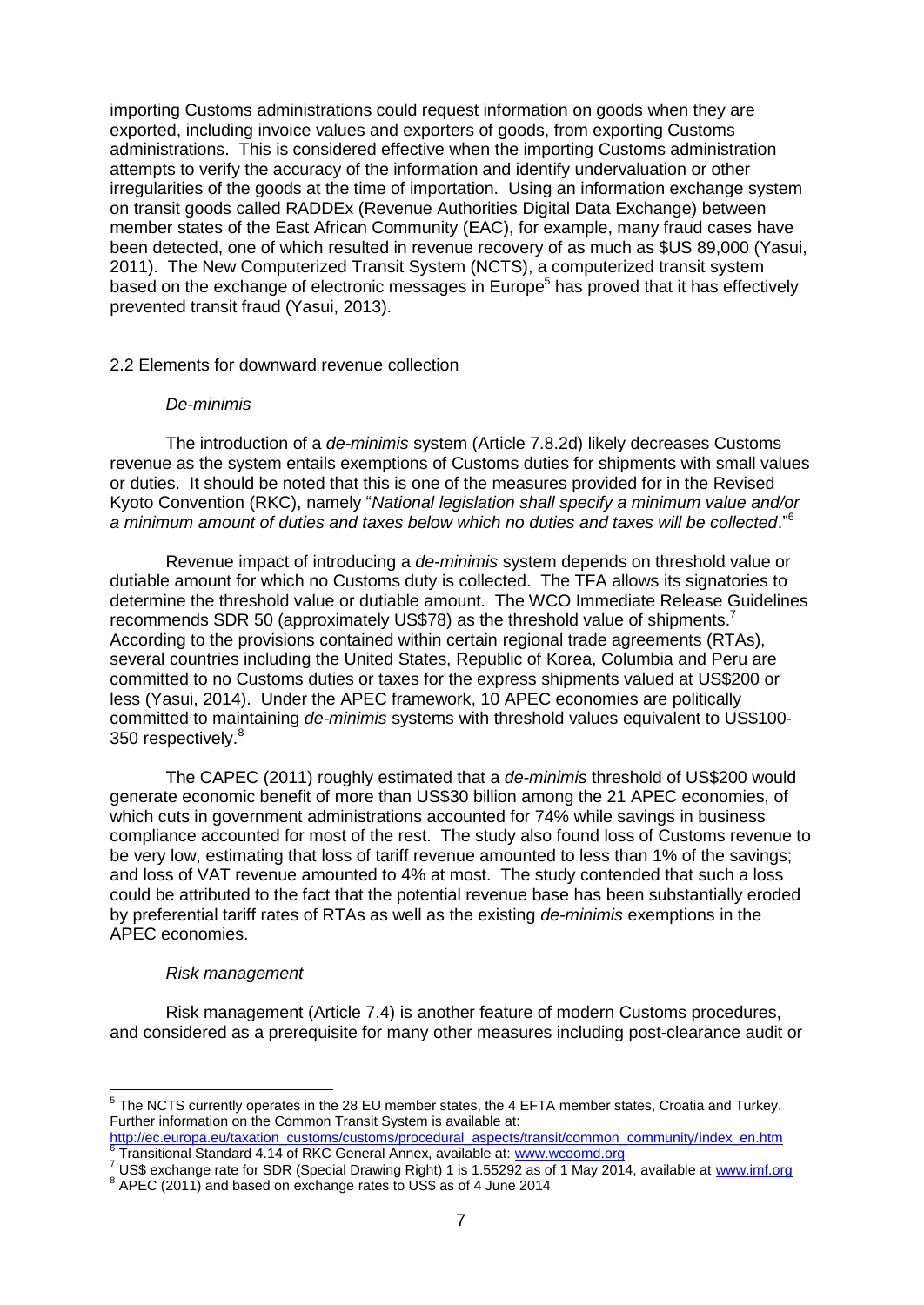pre-arrival processing (Yasui, 2014). The system enables Customs officers to focus its resources on high-risk consignments while facilitating low-risk consignments (WCO, 2012).

Considering it impossible "*to be risk-free*" at borders (New Zealand Customs Services, 2011, *p.14*), Customs administrations inevitably run the risk of overlooking undervaluation or other financial fraud leading to leakage of Customs revenue. The risk, however, may be significantly reduced through refining risk profiles and using various risk assessment techniques, etc. A system of 100% border inspection does not guarantee 100% compliance, and many Customs administrations have adopted a multi-layered approach in order to reduce the risk, for example, prior to arrival of goods, at borders and post release of goods from borders (Geourjon, et al., 2004).

Geourjon, et al. (2004) argued that 100% inspection would be ineffective considering the ample opportunities available for corruption. There is no unequivocal estimate on the degree to which such revenue leakage can be attributed to risk management systems. However, New Zealand Customs Services reported that Customs revenue was not jeopardized or levelled at least as a result of the introduction of effective risk management processes in the mid-1990s (Box1).

#### Box 1: Risk Management: New Zealand's experience

Since 2000, the number of import and export transactions has increased significantly (for example from 1 million import entries in 2000, to 4 million in 2011). The need for change led to the Customs Modernization (CusMod) program of the 1990s. This large increase in transactions has largely been managed without any significant cost increases for Customs, largely because of the risk management systems introduced in the mid 1990s. These key measures enabled Customs to assess all transactions for risk, and to only intervene when required. Key measures that support the approach also included:

- Electronic clearance of customs declarations prior to the physical arrival of the goods;
- Advance rulings and review and appeal mechanisms;
- Deferred payment schemes;
- Published regulations and procedures, including on the Internet;
- Strengthening of client service and the working relationship with the trading community;
- Penalties and sanctions for non-compliance;
- Voluntary disclosure; and
- Post clearance audit mechanisms.

96% of import transactions are compliant and proceed without any intervention. Less than 5% of import transactions are subject to further compliance checks or inspection. This provides Government with the assurance that revenue is being collected efficiently and effectively, and that border risks are mitigated. Customs maintained efficient revenue collection processes. In the five years after introduction of CusMod, the amount of revenue collected by Customs increased as a result of the introduction of more effective risk management processes.



(source) New Zealand Customs Services (2011)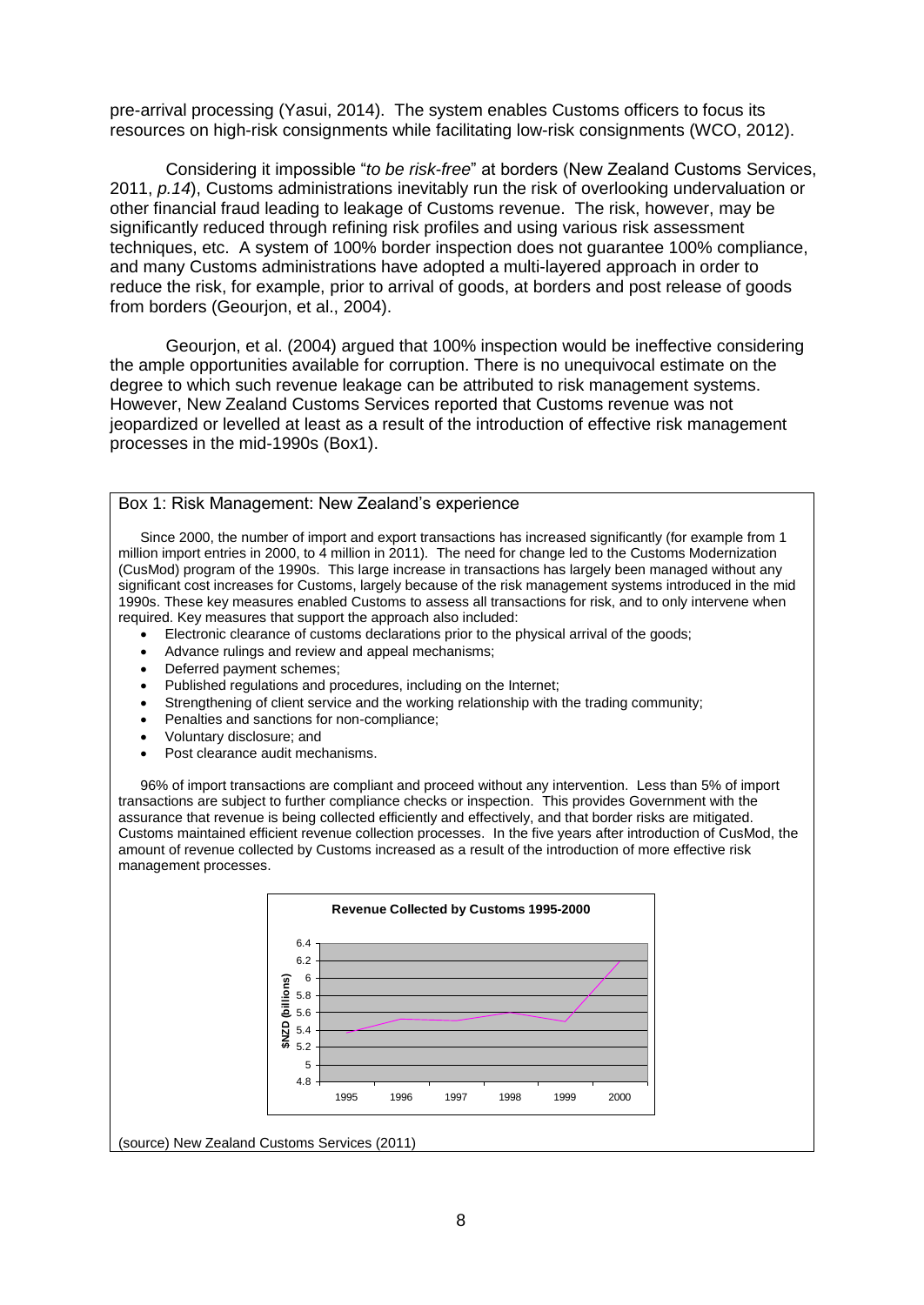#### *Prohibition of pre-shipment inspection*

If one of the objectives of using pre-shipment inspection (PSI) services in relation to tariff classification and Customs valuation is enhancing revenue collection, its prohibition (Article 10.5) could cause a negative impact on Customs revenue. According to the WTO (2014a), 21 developing countries are using such services or similar services, most of which are located in west and central Africa.

The WCO has encouraged its Members availing of such services to terminate the contracts and to assume responsibility for the core Customs functions, or otherwise to consider such services as a short-term solution in exceptional circumstances such as postconflict situations (WCO, 2014). The WCO is also advising its Members who are considering termination of such contracts to plan well in advance to ensure that they have the capacity to take on functions such as valuation control, so that there is no adverse effect on the revenue.

An increasing number of countries including Kenya and Nigeria have successfully taken ownership of these core functions and experienced an increase in revenue after their termination. In Kenya, it was reported that annual Customs revenue grew after its phase-out of PSI in 2001 from KSH 230 billion to KSH 300 billion within the first year of implementation, currently reaching KSH 750 billion (KRA, 2014). One of the lessons learned in Kenya was that the cost savings have enabled financing of Customs reforms. Although this may not be true in all cases, the underlying implication is that prohibition of PSI services in relation to tariff classification and Customs valuation does not always have a negative impact on Customs revenue.

#### *Voluntary disclosure without penalties*

The TFA encourages voluntary compliance which allows importers to self-correct without penalties (Article 12.1). This measure is supported by the ICC Customs Guidelines (ICC, 2012). Several countries including Australia, Canada, Japan, New Zealand, Singapore, and the United States have already implemented this measure (WCO, 2013b). If it is effectively used, Customs administrations will forgo monetary penalties due, where applicable. There does not appear to be quantitative estimation publically available regarding forgone monetary penalties accruing to voluntary disclosures.

On the other hand, voluntary disclosure could increase Customs revenue due to improved trader compliance, while decreasing administrative cost for investigation, postclearance audit, or other enforcement actions (WCO, 2013b). In this case, loss in monetary penalties might be compensated by the additional revenue, although no quantitative estimation appears to be publically available.

## *Temporary admission of goods and inward/outward processing*

Both temporary admission of goods (Article 10.9a) and inward/outward processing (Article 10.9b) entail partial or full exemption (or refund) of import Customs duties as well as other duties and taxes under certain conditions specified in national laws and regulations. If such procedures are effectively used, a subsequent decrease in Customs revenue is inevitable, although no quantitative estimation appears to be available publically.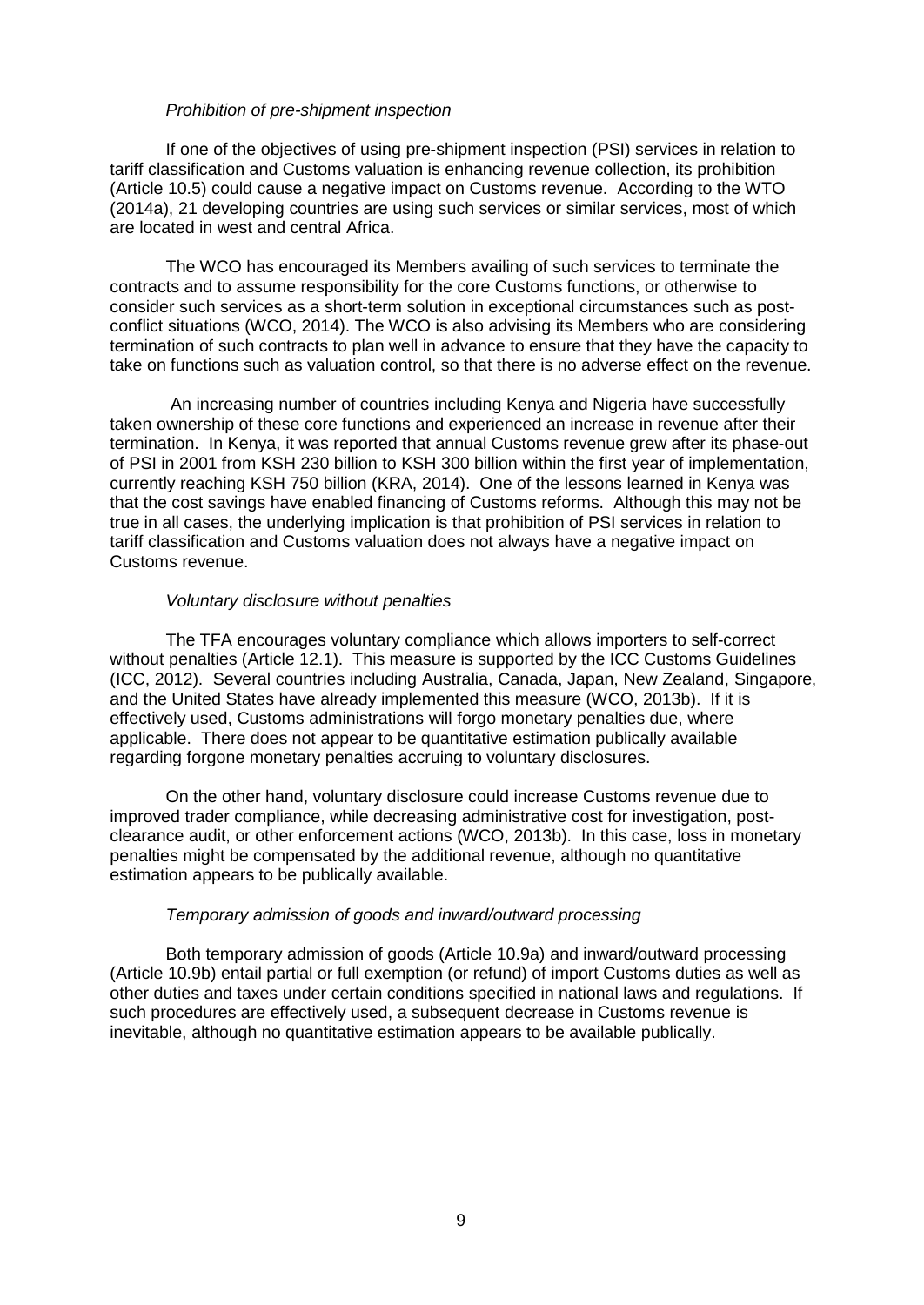#### 2.3 Implications

Taking all of the aforementioned elements for upward and downward Customs revenue into account, Customs revenue after TFA implementation will most likely experience a boost particularly through increased trade, higher trader compliance, and more recovery of revenue loss. Although at least 6 TFA measures might lead to a decrease in Customs revenue, the impact of such measures would be negligible, or outweighed by the additional revenue resulting from TFA implementation.

Most TFA measures would likely have little impact unless they are actually utilized by traders, while the effects of several TFA measures could be obtained automatically after implementation (e.g. disciplines on fees and charges, and penalty disciplines) or without relying on traders (e.g. exchange information between Customs administrations). In cases where no advance ruling is issued after the introduction of an advance ruling system, for example, no effect can be expected despite the governments' protestations that their country is TFA-compliant. Furthermore, importers were sometimes found to be keeping inbound cargo at borders, even if they proved capable of releasing the cargo earlier adhering to a number of measures in line with the TFA (See Box 2).

## Box 2: Why cargo dwell time matters in trade

Over the last decade, international donors have assumed that controlling agencies such as customs are primarily responsible for long port delays, with infrastructure issues as the secondary cause. Data collected in a new study suggest that this assumption is incorrect in most ports in sub-Saharan Africa (SSA). Cargo dwell times (referred to as the time cargo (containers) spend within the port or its extension) in SSA ports are unusually long more than two weeks on average, compared to under a week in large ports in Asia, Europe, and Latin America. Excluding Durban and Mombasa, average cargo dwell time in most ports in SSA is close to 20 days. Analysis demonstrates that cost-minimization and profit-maximization strategies may explain why behaviors that seem irrational, such as leaving cargo in the port, are in fact the best option for an importer.

Poor handling and operational dwell time generally account for no more than 2 days out of at least 15 days of dwell time on average in SSA. Most delays are due to transaction and storage time, resulting from controlling agencies' performance and, more importantly, the strategies of importers and customs brokers. In SSA, importers often have strong incentives to use ports as storage areas. At the Douala port, for example, storage in the port is the cheapest option for an importer for up to 22 days (11 days beyond the container terminal's free time). Firm surveys demonstrate that low logistics skills and cash constraints explain why most importers have no reason to reduce cargo dwell time; in most cases, it would increase their input costs. In addition, collusion of interests may reinforce rent-seeking behaviours among shippers, intermediaries, and controlling agencies. Some terminal operators earn large revenues from storage. Customs brokers do not fight to reduce dwell time because the inefficiency is charged to the importer and eventually to the consumer.

Prevailing market structure also helps explain the durability of certain patterns in cargo dwell time. Firm surveys show that companies may use long dwell times as a strategic tool to prevent competition, similar to a predatory pricing mechanism. Incumbent traders and importers, as well as customs agencies, terminal operators, and owners of warehouses benefit from long cargo dwell times (two to three weeks), which act as a strong barrier to entry for international traders and manufacturers. Delays at port also may be considered a means to sustain comfortable rent generation. Cargo dwell times in SSA show an abnormal dispersion, with evidence of discretionary behaviours that increase system inefficiencies and total logistics costs.

In Durban, two factors have helped improve dwell time: a strong, domestic private sector with interests in global trade, and a public sector willing to support it. A "penalty storage" fee has discouraged long-term storage at the port and has helped Durban maintain a dwell time of three to four days, comparable with ports in Europe and the lowest in SSA. Using Durban's example and simulations of container movements in a port terminal, simulations suggest that a reduction of dwell time from one week to four days would more than double the capacity of the container terminal without any investment in physical extensions

#### (source) Raballand, et al., (2012)

It appears therefore extremely important for governments in both developed and developing countries to ensure that the TFA is implemented in the best performance and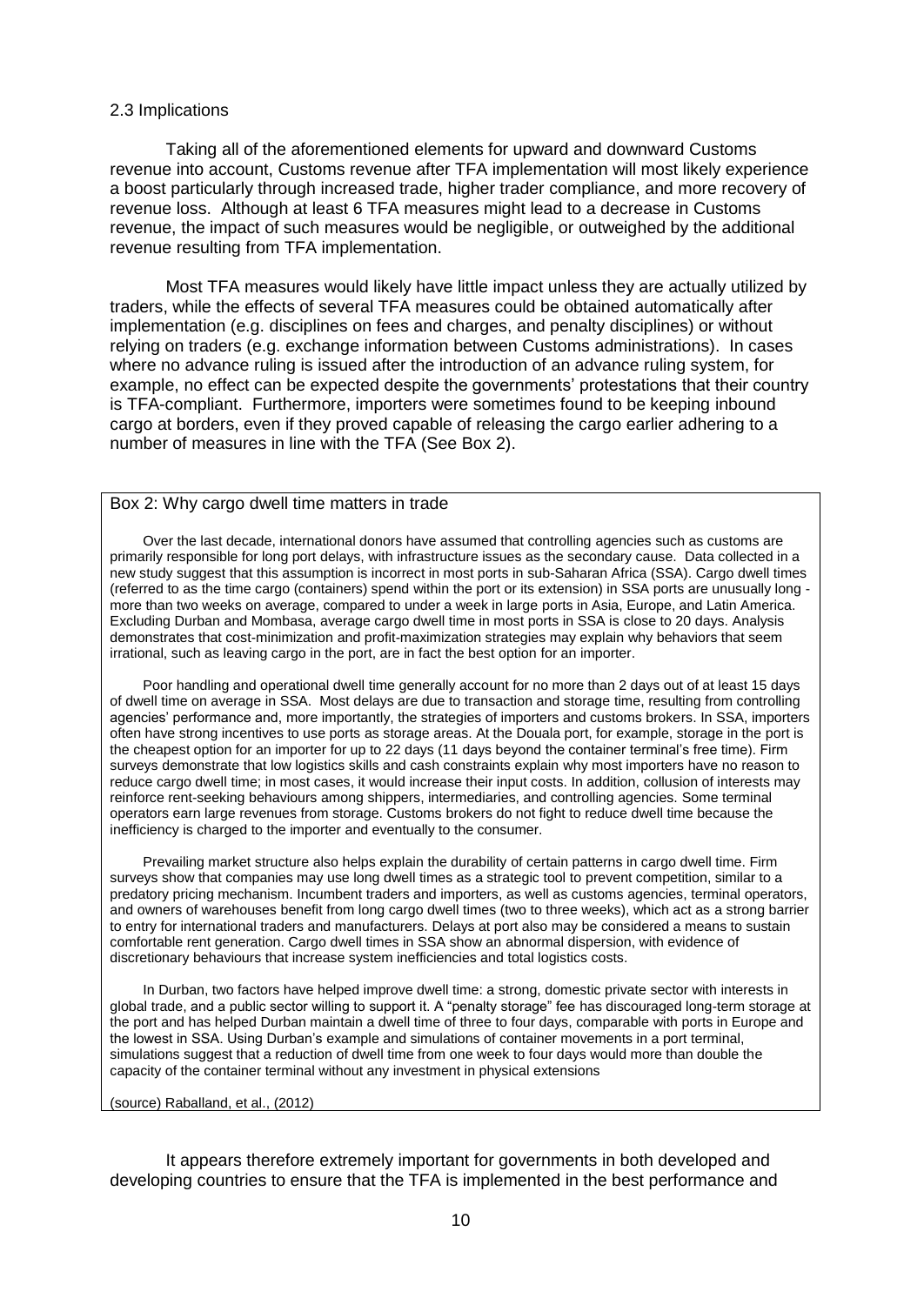quality possible to ensure real benefits. Enacting laws and regulations compliant with the TFA will not the end of story. Governments need to work continuously to the implementation to ensure that they benefit from any positive effects on Customs revenue and other expected benefits.

To this end, governments should first encourage traders and other stakeholders to actually and effectively make use of TFA measures. Furthermore, they might be required to implement extra-measures beyond the TFA, including the establishment of user-friendly automated systems. The RKC provides hundreds of standards and recommendations to harmonize and simply Customs procedures beyond the TFA. Furthermore, equipment and infrastructure as well as the quality of trade-related services should be improved simultaneously. Recognizing the importance of quality implementation beyond simple TFA implementation, it is advisable that Customs administrations use a common set of performance indicators to measure the effectiveness or the quality of implementation for respective TFA measures, and that they share the results each other as well as amongst their partners.

## **3. Domestic revenue mobilization**

#### 3.1 Customs revenue structure

Revenue collection remains an important mission of many Customs administrations around the globe, although the share of Customs import duties in terms of government tax revenue has declined as their import tariff rates dropped through multilateral, regional, bilateral and unilateral actions in many countries. Han (2014) revealed that nearly 70 percent of Customs administrations respondents to the survey perceived tax evasion as the first enforcement target.

According to a WCO questionnaire<sup>9</sup>, only 27 percent of the surveyed Customs administrations collected Customs import duties accounting for over 10 percent of government tax revenues (Figure 1a). In addition to Customs import duties, many Customs administrations collect other duties and taxes, including general consumption taxes (valueadded-tax: VAT, etc.) or excise duties (tobacco tax, etc.) on imported goods. It is thus estimated that 86 percent of the surveyed Customs administrations collected over 10 percent of government tax revenue, and 55 percent of the surveyed Customs administrations collected over 30 percent of government tax revenue (Figure 1b).

In summary, the survey revealed that Customs revenue, defined as all duty and tax that a Customs administration collects, constitutes a substantial portion of government tax revenues in many countries. A Customs administration is therefore tone of the principal authorities for government revenue receipts especially from the perspective of domestic revenue mobilization in many countries.

 $9$  The WCO annually collected information on Customs' contribution to government tax revenue, and the latest version of the report contained the information of 135 Members in 2012 or the most recent statistics (WCO, 2013c).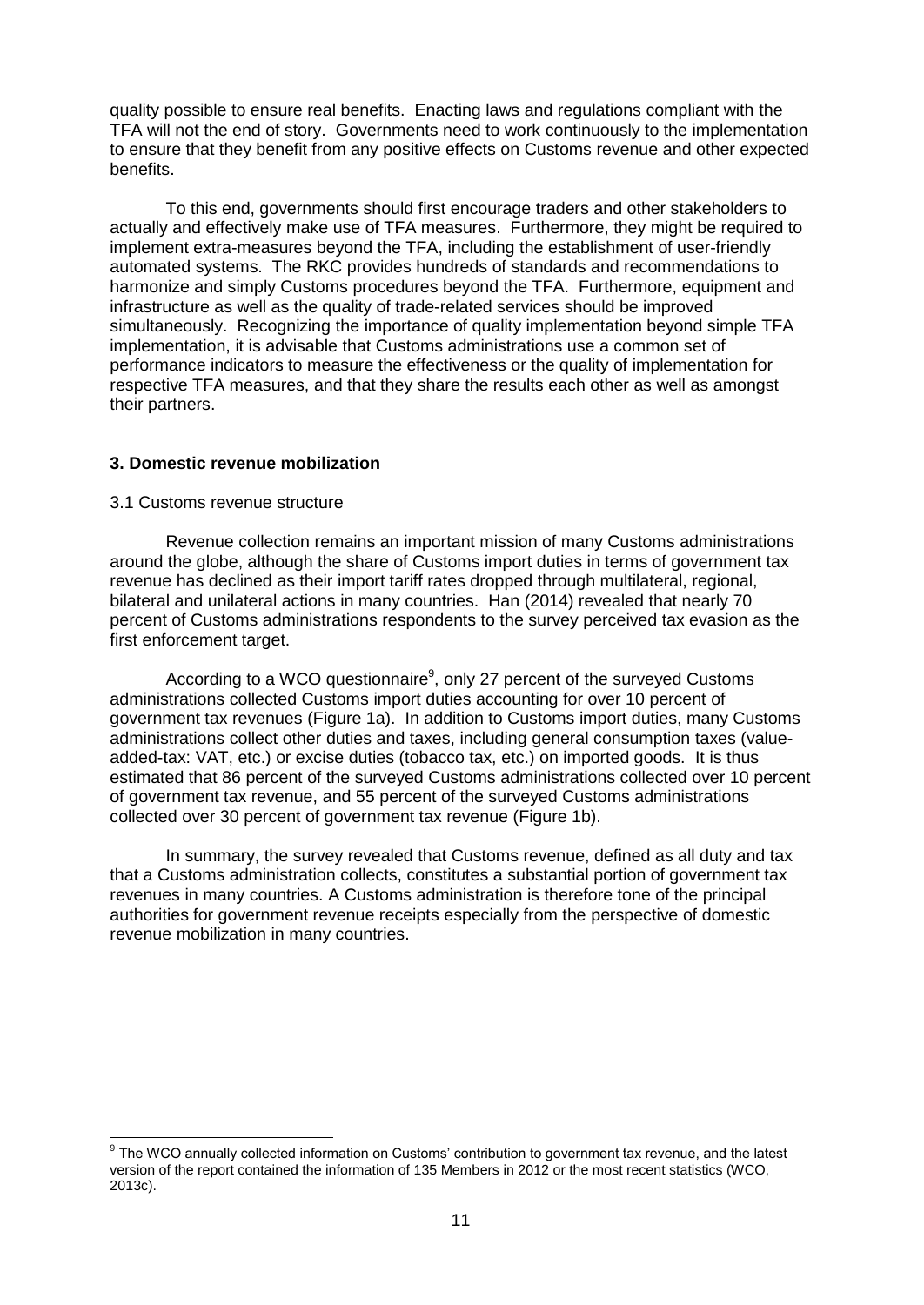

(note) Both Figure 1(a) and (b) are based on responses received from 135 WCO Members in 2012 or the most recent years available. In Figure 1(b), Customs duty revenue is regarded as revenue collected by Customs if the latter is not available. (source) WCO (2013c)

The WCO survey also revealed that 136 Customs administrations were charged with the collection of VAT or other general consumption tax on imported goods, 121 of which collected more revenue from taxes than Customs import duties (Figure 2). 57 Customs administrations collected such taxes five times more than Customs import duties. In addition, 136 Customs administrations collected excise duties such as tobacco tax, alcoholic tax and petroleum tax on imported goods, 63 of which collected more revenue from the duties than Customs import duties. On the export side, 59 Customs administrations collected export duties or taxes, only 4 of which collected more revenue from the export duties or taxes than Customs import duties.



Figure 2: Ratios (z) of general consumption tax on imported goods, excise duties/taxes on imported goods and duties/taxes on exported goods, divided by Customs import duties

<sup>(</sup>source) WCO (2013c)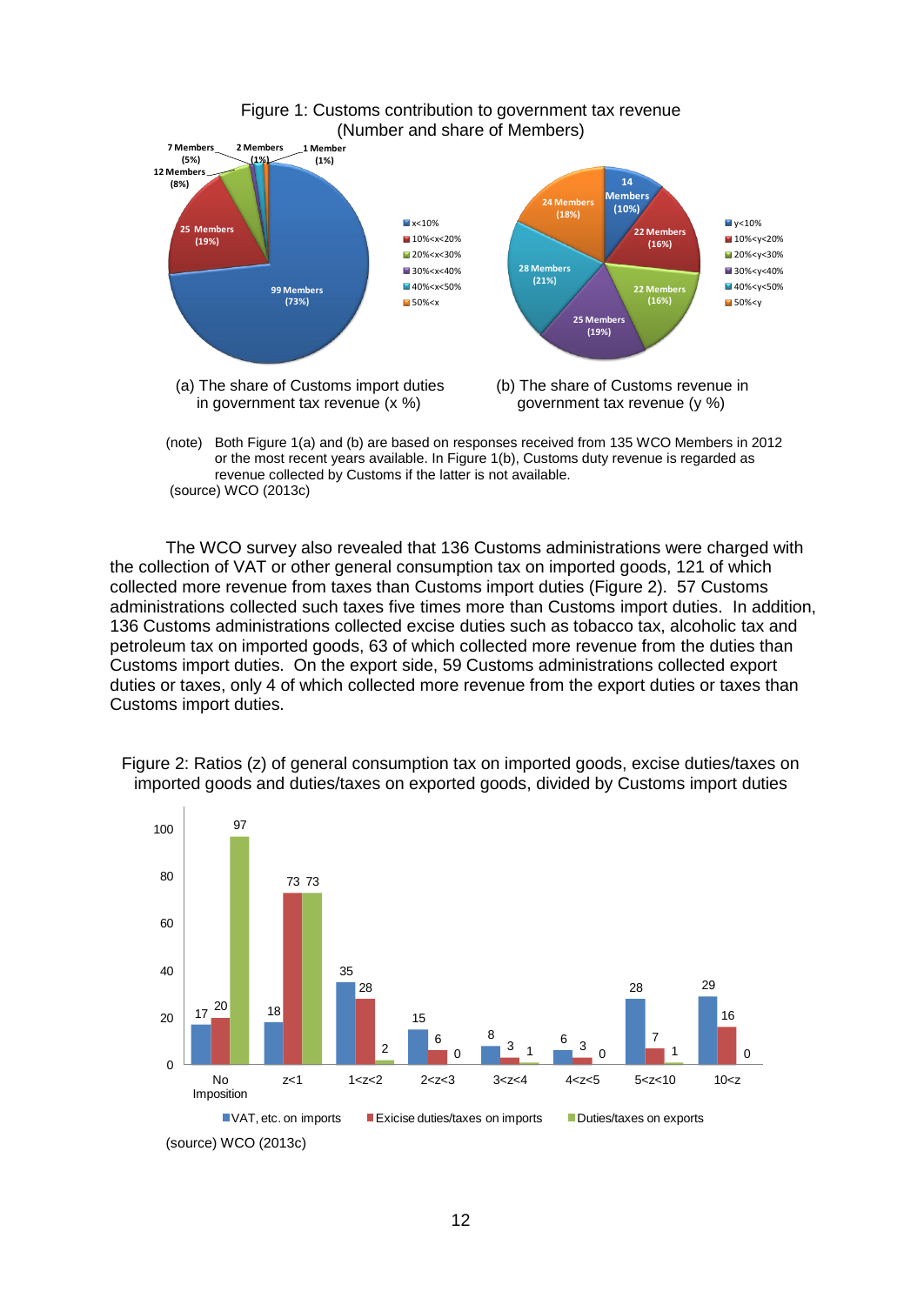#### 3.2. Impact on domestic revenue mobilisation

The OECD (2013) estimated that the cost of introducing key trade facilitation measures would range from €3.5-19 million per country. The UNCTAD (2014) considered the cost for TFA implementation ranging from US\$1-15 million per country. Similarly, the European Commission (2013) estimated the cost of TFA implementation to equate to roughly €1 million on average per country, based on empirical studies and excluding costs associated with equipment and staff.

The cost of implementation would be significantly increased if it were to include the cost for equipment and infrastructure such as automated systems and border facilities. Only a few TFA measures require the use of information and technology with "*best endeavour*" language, including measures regarding internet publication, electronic payment, pre-arrival processing and single window. Most TFA measures do not require equipment and infrastructure to be implemented, although some, such as risk management systems, could be readily implemented and operated with the appropriate equipment and infrastructure (OECD, 2013). For example, OECD (2013) estimated that the cost of introducing an electronic single window system roughly at €17 million in Mongolia, €7.8 million in Dominican Republic, €4.1 million in Colombia, €3 million in Burkina Faso, and €1 million in Lao PDR, and in cases where upgrades would be made to existing systems, the cost for human resources, equipment and training, etc. was evaluated at €0.35 million in Kenya and€ 0.96 million in Costa Rica.

In order to ensure sustainability, annual operating cost including staff salaries should also be covered appropriately after implementation. The OECD (2013) estimated the annual operating cost, either direct or indirect, for key trade facilitation measures to be as much as €2.5 million per country. For example, the operating costs for single window systems were estimated at approximately €0.63 million in Costa Rica and €0.03 million in Mongolia.

A number of donors have expressed their financial assistance to developing countries for TFA implementation. For example, the World Bank Group, in cooperation with other donors, has launched the Trade Facilitation Support Program (TFSP) to provide technical assistance for developing countries.<sup>10</sup> The European Commission (2013) has pledged its financial support of €400 million over five years, up to €30 million of which would be dedicated to the most urgent measures for aligning legislation and procedures in developing countries with the TFA. The Swedish government announced its support for a new trade facilitation training facility in Arusha, Tanzania of approximately US\$1.6 million for the period 2014-15 (WTO, 2013d).

Furthermore, the implementation and operating costs associated with implementation would be counterbalanced by the increased revenue accruing from TFA implementation in a relatively short period of time (OECD, 2013). This type of revenue source appears sustainable, compared with external financial assistance. As Customs revenue accounts for a substantial portion of government tax revenue in many developing countries, it would significantly enhance domestic revenue mobilization and could finance other priority areas if increased after TFA implementation.

### 3.3. Implications

From the perspective of domestic revenue mobilization, governments of developing countries particularly LDCs might be inclined to first pick and choose implementing revenueenhancing and cost-efficient TFA measures in accordance with their rights under special and

<sup>&</sup>lt;sup>10</sup> Further information on the TFSP is available at: [www.tradefacilitationsupportprogram.org/](http://www.tradefacilitationsupportprogram.org/)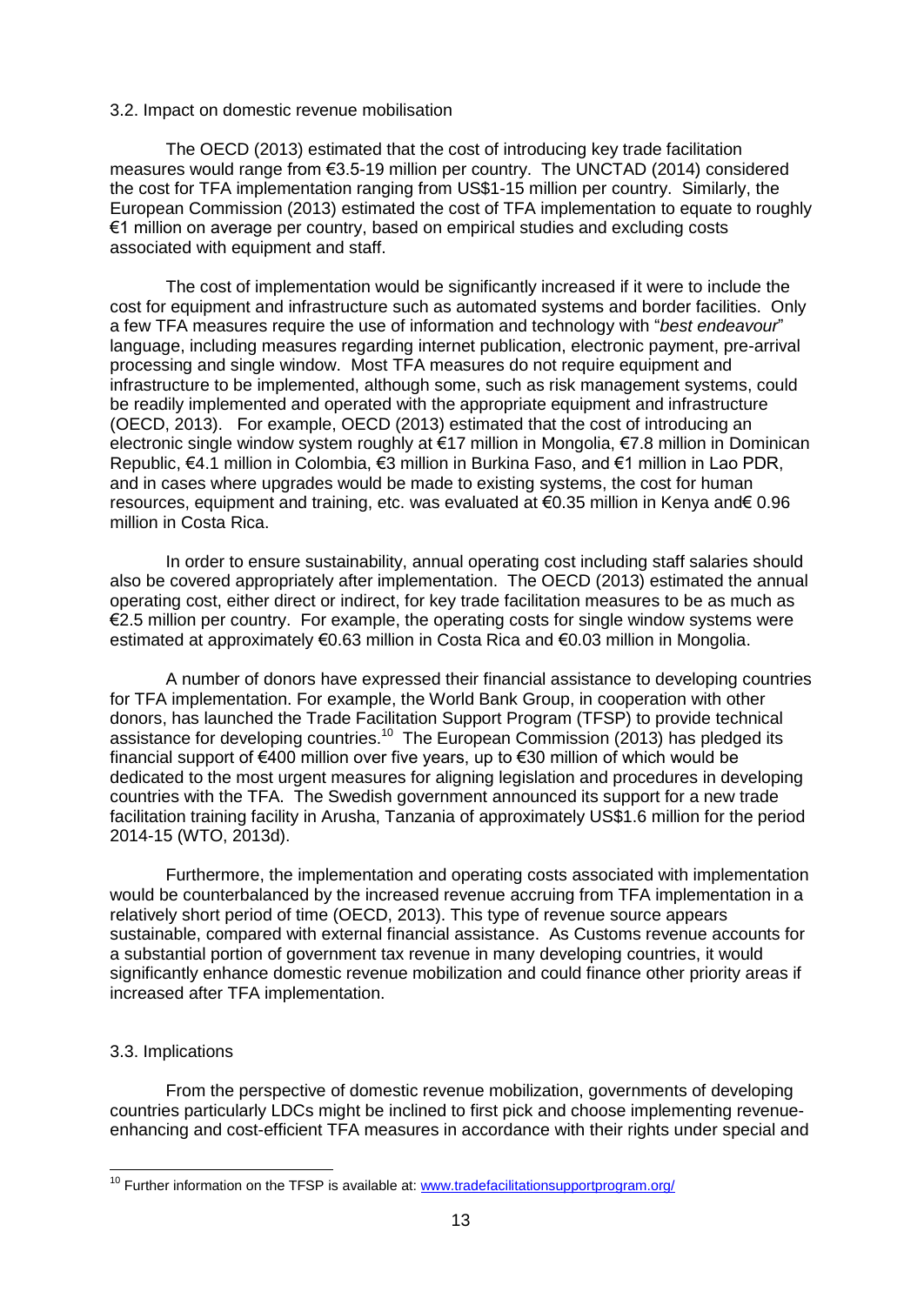differential treatments embodied in the TFA. The TFA allows developing countries to notify TFA measures in Category B (implemented on a date after a transitional period of time following the entry into force of the TFA) or Category C (implemented after the acquisition of implementation capacity) when the TFA takes effect, and one year after the entry into force for LDCs (WTO, 2013a). Those measures that pose a potential threat to Customs revenue or require extra costs to ensure optimum implementation may fall into Category B or C. This would certainly be the case if countries prove unable to implement all TFA measures at once.

## **4. Conclusions**

This paper contends that TFA implementation is likely to have a positive impact on Customs revenue particularly through increased trade, higher trader compliance, and more recovery of revenue loss. Although several measures contained within the TFA could potentially precipitate a decrease in revenue, the impact of such measures would be negligible, or outweighed by the increase in revenue resulting from TFA implementation. It appears that additional revenue resulting from TFA implementation would be sustainable, and would have a positive impact on domestic revenue mobilisation especially in developing countries where Customs revenue accounts for a substantial portion of government tax revenue.

Furthermore, this paper contains two particular implications. The first is that TFA measures should be effectively utilized by traders in order to gain real benefits. To this end, the quality of TFA implementation is extremely important, beyond simple implementation, and governments of both developed and developing countries should consider extra efforts or measures beyond the TFA, such as the establishment of user-friendly automated systems. In this regard, governments are advised to use a common set of performance indicators to measure the effectiveness or the quality of implementation of respective TFA measures, and to share the results each other as well as amongst their partners.

The second implication is that governments of developing countries and LDCs might tend to first pick and choose revenue-enhancing and cost-efficient TFA measures, while opting to implement others at a later stage, in accordance with their rights under special and differential treatments embodied in the TFA. Those measures that pose a potential threat to government revenue or require extra costs to ensure implementation with a good performance or quality might be considered for implementation at a later stage. This would certainly be the case if countries were unable to implement all TFA measures at once.

## **5. Key questions for discussion**

- 1. Do you believe that TFA implementation will cause mostly positive or mostly negative impact on Customs revenue collection, and what are the reasons for your opinion?
- 2. What are your views on the following issues raised in the paper:
	- a. To measure the revenue impact of TFA implementation, Customs administrations should use a common set of performance indicators; and
	- b. Developing and least developed countries could first pick and choose to implement revenue-enhancing TFA measures and other measures such as the introduction of *de-minimis* and prohibition of pre-shipment inspection at a later stage, if they are unable to implement all TFA measures at once.
- 3. How would the business community positively contribute to Customs compliance and revenue collection through TFA implementation, for example by delivering high quality of data to Customs and enhancing voluntary trader compliance?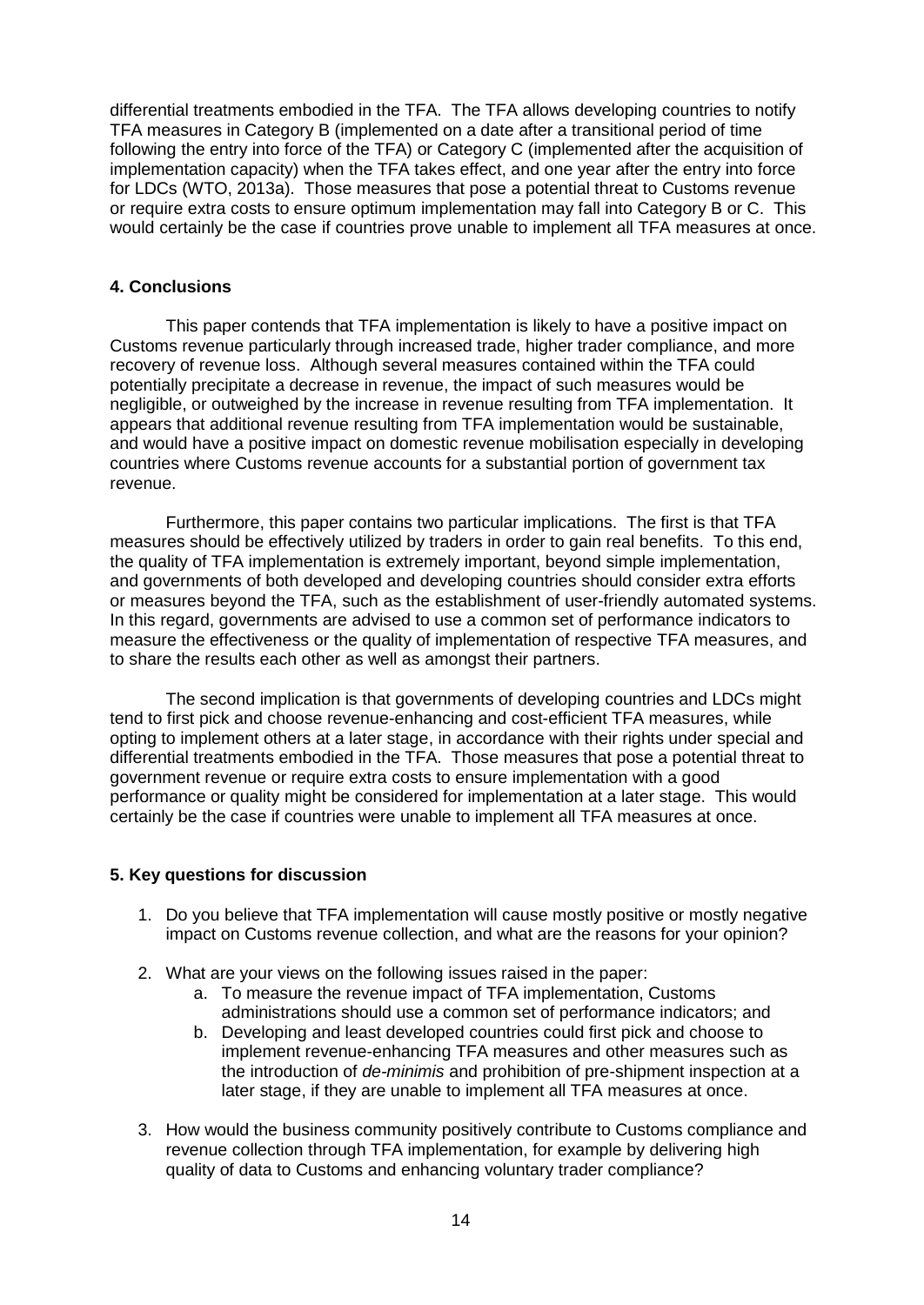## Annex

| Article    | musico or the 1110 high coment on made I domiditori dha hatrichited Concerned | Authorities concerned   |                         |
|------------|-------------------------------------------------------------------------------|-------------------------|-------------------------|
| Number     | Titles and sub-Titles of Articles                                             | Customs                 | Others                  |
| Article 1  | Publication and Availability of Information                                   |                         |                         |
|            | 1. Publication                                                                | X                       | X                       |
|            |                                                                               | X                       | X                       |
|            | 2. Information available Through Internet                                     | X                       |                         |
|            | 3. Enquiry Points                                                             |                         | X                       |
|            | 4. Notification                                                               |                         | X                       |
| Article 2  | Opportunity to Comment, Information before Entry into Force and               |                         |                         |
|            | Consultations                                                                 |                         |                         |
|            | 1. Opportunity to Comment and Information before Entry into                   | X                       | X                       |
|            | Force                                                                         |                         |                         |
|            | 2. Consultations                                                              | $\frac{X}{X}$           | X                       |
| Article 3  | <b>Advance Rulings</b>                                                        |                         |                         |
| Article 4  | Procedures for Appeal or Review                                               | $\overline{\mathsf{x}}$ |                         |
| Article 5  | Other Measures to Enhance Impartiality, Non-Discrimination and                |                         |                         |
|            | Transparency                                                                  |                         |                         |
|            | 1. Notification for enhanced controls or inspections                          | X                       | X                       |
|            | 2. Detention                                                                  | X                       | X                       |
|            | 3. Test Procedures                                                            | X                       | X                       |
| Article 6  | Disciplines on Fees and Charges Imposed on or in Connection                   |                         |                         |
|            | with Importation and Exportation                                              |                         |                         |
|            | 1. General Disciplines on Fees and Charges Imposed on or in                   | X                       | X                       |
|            | Connection with Importation and Exportation                                   |                         |                         |
|            | 2. Specific Disciplines on Fees and Charges Imposed on or in                  | X                       |                         |
|            | Connection with Importation and Exportation                                   |                         |                         |
|            | 3. Penalty Disciplines                                                        | X                       |                         |
| Article 7  | Release and Clearance of Goods                                                |                         |                         |
|            | 1. Pre-arrival Processing                                                     | X                       | X                       |
|            | 2. Electronic Payment                                                         | X                       | X                       |
|            | 3. Separation of Release from Final Determination of Customs                  | X                       |                         |
|            | Duties, Taxes, Fees and Charges                                               |                         |                         |
|            | 4. Risk Management                                                            | X                       |                         |
|            | 5. Post-clearance Audit                                                       | Χ                       |                         |
|            | 6. Establishment and Publication of Average Release Times                     | X                       | X                       |
|            | 7. Trade Facilitation Measures for Authorized Operators                       | X                       |                         |
|            | 8. Expedited Shipments                                                        | X                       | X                       |
|            | 9. Perishable Goods                                                           | X                       | Χ                       |
| Article 8  | <b>Border Agency Cooperation</b>                                              | $\overline{\mathsf{x}}$ | $\overline{\mathsf{x}}$ |
| Article 9  | Movement of Goods Intended for Import under Customs Control                   |                         |                         |
| Article 10 | Formalities Connected with Importation, Exportation and Transit               | X                       |                         |
|            | 1. Formalities and Documentation Requirements                                 | X                       | X                       |
|            | 2. Acceptance of Copies                                                       | Χ                       | Χ                       |
|            | 3. Use of International Standards                                             | Χ                       | Χ                       |
|            |                                                                               | Χ                       | X                       |
|            | 4. Single Window                                                              | X                       | X                       |
|            | 5. Preshipment Inspection                                                     | X                       |                         |
|            | 6. Use of Customs Brokers                                                     | X                       |                         |
|            | 7. Common Border Procedures and Uniform Documentation                         |                         |                         |
|            | Requirements                                                                  |                         |                         |
|            | 8. Rejected Goods                                                             | X                       | X                       |
|            | 9. Temporary Admission of Goods and Inward and Outward                        | X                       | X                       |
|            | Processing                                                                    |                         |                         |
| Article 11 | <b>Freedom of Transit</b>                                                     | X                       | X                       |
| Article 12 | <b>Customs Cooperation</b>                                                    |                         |                         |
|            | 1. Measures Promoting Compliance and Cooperation                              | X                       |                         |
|            | 2. Exchange of Information                                                    | X                       |                         |
|            | (3-12. are related to exchange of information)                                |                         |                         |

Articles of the WTO Agreement on Trade Facilitation and Authorities Concerned

(source ) WTO (2013a; and 2014b)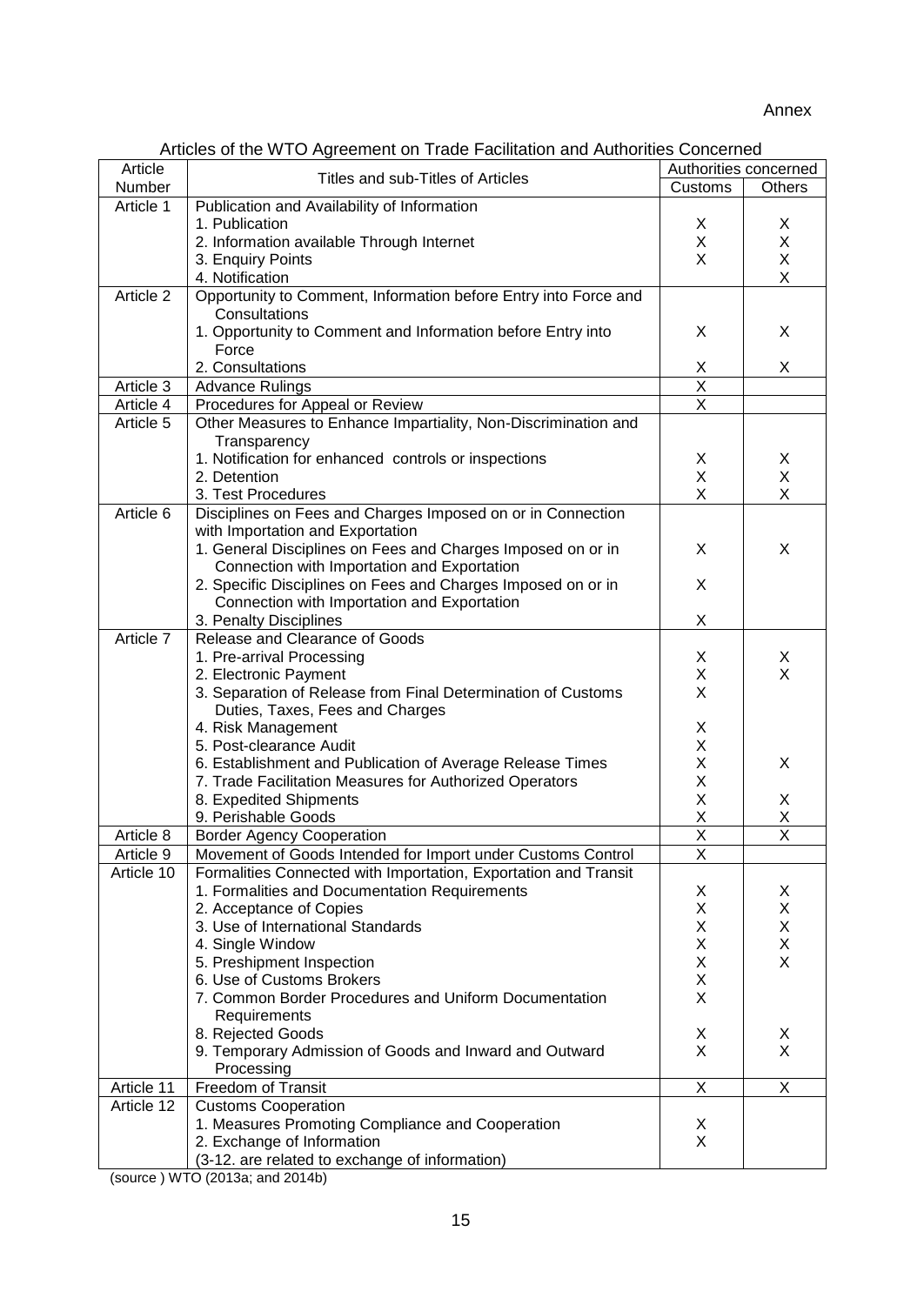## References

- APEC (Asia-Pacific Economi Forum), 2011, *Annex A - Pathfinder to enhance supply chain connectivity by establishing a baseline de minimis value*, an Annex to the Statement of 2011 APEC Ministerial Meeting, 11 November 2011, Honolulu, Hawaii, the United States, available at: [www.apec.org/Meeting-Papers/Ministerial-](http://www.apec.org/Meeting-Papers/Ministerial-Statements/Annual/2011/2011_amm/annex-a.aspx)[Statements/Annual/2011/2011\\_amm/annex-a.aspx](http://www.apec.org/Meeting-Papers/Ministerial-Statements/Annual/2011/2011_amm/annex-a.aspx)
- Cantens, Thomas, Gaël Raballand, and Guillermo Arenas, 2013, "*Mirror Trade Statistics: A Tool to Help Identify Customs Fraud - A Cameroon Case Study*" in Cantens, Thomas, Robert Ireland, and Gaël Raballand (eds.), 2013, *Reform by Numbers: Measurement Applied to Customs and Tax Administrations in Developing Countries*, World Bank, Washington D.C., available at: [https://openknowledge.worldbank.org/bitstream/handle/10986/11967/735160PUB0EPI00](https://openknowledge.worldbank.org/bitstream/handle/10986/11967/735160PUB0EPI00date0of0pub010031012.pdf?sequence=1) [date0of0pub010031012.pdf?sequence=1](https://openknowledge.worldbank.org/bitstream/handle/10986/11967/735160PUB0EPI00date0of0pub010031012.pdf?sequence=1)
- Capaldo, Jeronim, 2013, *The Uncertain Gains from Trade Facilitation*, Global Development and Environment Institute, Tufts University, the U.S. state of Massachusetts, available at: <http://ase.tufts.edu/gdae/Pubs/rp/PB13-02UncertainGains.pdf>
- CAPEC (Conference of Asia Pacific Express Carriers), 2011, *De Minimis Thresholds in APEC*, 31 August 2011, available at: [www.capec.org/publications.php#](http://www.capec.org/publications.php)

CBEC (Central Board of Excise and Customs, India), 2008, *Citizen's charter*, 1 December, 2008, New Deli, available at: [www.cbec.gov.in/whoweare/ctzen-chtre.pdf](http://www.cbec.gov.in/whoweare/ctzen-chtre.pdf)

CBSA (Canada Border Services Agency), 2011, *Post-Clearance Audit*, submitted for the WTO Symposium on Trade Facilitation, November 2011, Geneva, available at: [www.wto.org/english/tratop\\_e/tradfa\\_e/casestudies\\_reports\\_e.htm](http://www.wto.org/english/tratop_e/tradfa_e/casestudies_reports_e.htm)

Djankov, Simeon, Caroline Freund, and Cong Pham, 2006, *Trading on Time*, World Bank Policy Research Working Paper 3909, May 2006, Washington D.C., available at: [http://www](http://www-wds.worldbank.org/servlet/WDSContentServer/WDSP/IB/2006/05/03/000016406_20060503112822/Rendered/PDF/wps3909.pdf)[wds.worldbank.org/servlet/WDSContentServer/WDSP/IB/2006/05/03/000016406\\_200605](http://www-wds.worldbank.org/servlet/WDSContentServer/WDSP/IB/2006/05/03/000016406_20060503112822/Rendered/PDF/wps3909.pdf) [03112822/Rendered/PDF/wps3909.pdf](http://www-wds.worldbank.org/servlet/WDSContentServer/WDSP/IB/2006/05/03/000016406_20060503112822/Rendered/PDF/wps3909.pdf)

- European Commission, 2013, *EU pledges new financial support to help developing countries implement WTO Trade Facilitation Agreement*, IP/13/1224, 6 December 2013, Brussels, available at: [http://europa.eu/rapid/press-release\\_IP-13-1224\\_en.htm](http://europa.eu/rapid/press-release_IP-13-1224_en.htm)
- Geourjon, Anne-Marie and Laporte, Bertrand, 2004, *Risk Management for Targeting Customs Controls in Developing Countries: A Risky Venture for Revenue Performance?,* CERDI, Etudes et Documents, E 2004.16, July 2004, Clermont-Ferrand, France, available at:<http://publi.cerdi.org/ed/2004/2004.16.pdf>
- Global Financial Integrity, 2014, Hiding in Plain Sight Trade Misinvoicing and the Impact of Revenue Loss in Ghana, Kenya, Mozambique, Tanzania, and Uganda: 2002-2011, May 2014, available at: [www.gfintegrity.org/report/report-trade-misinvoicing-in-ghana-kenya](http://www.gfintegrity.org/report/report-trade-misinvoicing-in-ghana-kenya-mozambique-tanzania-and-uganda/)[mozambique-tanzania-and-uganda/](http://www.gfintegrity.org/report/report-trade-misinvoicing-in-ghana-kenya-mozambique-tanzania-and-uganda/)
- Han, Chang-Ryung, 2014, *A Survey of Customs Administration Perceptions on Illegal Wildlife Trade*, WCO Research Paper, forthcoming, Brussels.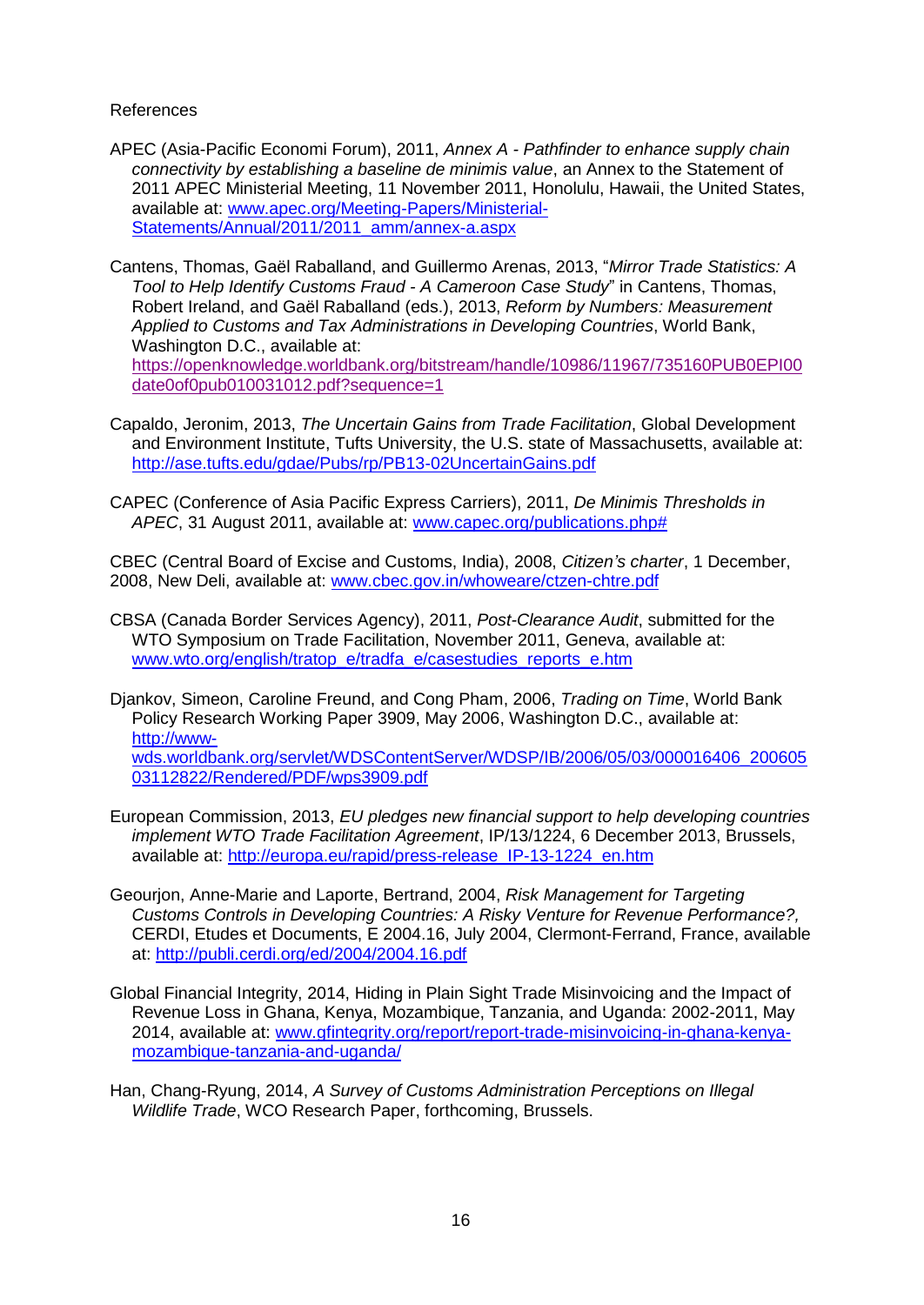Helble, Matthias; Shepherd, Ben; and Wilson John S., 2007, *Transparency & Trade Facilitation in the Asia Pacific: Estimating the Gains from Reform*, September 2007, Washington D.C., available at: <http://siteresources.worldbank.org/INTRES/Resources/Transparency-APEC-Study-Fin.pdf>

- Hufbauer, Gary and Schott, Jeffery, 2013, *Payoff from the World Trade Agenda 2013*, Peterson Institute for International Economics, Report to the ICC Research Foundation, June 2013, Switzerland, available at: [www.iccrf.org/events/2013/06/launch](http://www.iccrf.org/events/2013/06/launch-piie%E2%80%93icc-foundation-study-payoff-world-trade-agenda)[piie%E2%80%93icc-foundation-study-payoff-world-trade-agenda](http://www.iccrf.org/events/2013/06/launch-piie%E2%80%93icc-foundation-study-payoff-world-trade-agenda)
- ICC (International Chamber Commerce), 2012, *ICC Customs Guidelines*, 2012, Paris, available at: [www.iccindiaonline.org/may30/june2012.pdf](http://www.iccindiaonline.org/may30/june2012.pdf)
- ITC (International Trade Centre), 2013, *WTO Trade Facilitation Agreement - A Business Guide for Developing Countries*, December 2013, Geneva, available at: [www.intracen.org/wto-trade-facilitation-agreement-business-guide-for-developing](http://www.intracen.org/wto-trade-facilitation-agreement-business-guide-for-developing-countries/)[countries/](http://www.intracen.org/wto-trade-facilitation-agreement-business-guide-for-developing-countries/)
	- \_\_\_\_\_\_, 2014, "*Implementing trade-facilitation measures to boost SME exports*", ITC News, 22 May 2014, Astana, Kazakhstan, available at: [www.intracen.org/news/Implementing](http://www.intracen.org/news/Implementing-the-WTO-Trade-Facilitation-Agreement-to-boost-SME-exports/)[the-WTO-Trade-Facilitation-Agreement-to-boost-SME-exports/](http://www.intracen.org/news/Implementing-the-WTO-Trade-Facilitation-Agreement-to-boost-SME-exports/)
- Japan Customs, 2013, *Results of post-clearance audit from July 2012 to June 2013* (in Japanese), November 2013, Tokyo, available at: [www.mof.go.jp/customs\\_tariff/trade/collection/ka20131107a.htm](http://www.mof.go.jp/customs_tariff/trade/collection/ka20131107a.htm)
- Joossens, Luk; Merriman, David; Ross, Hana, and Raw, Martin, 2009, *How Eliminating the Global Illicit Cigarette Trade would Increase Tax Revenue and Save Lives*, International Union Against Tuberculosis and Lung Disease, 28 June 2009, Paris, available at: [www.worldlungfoundation.org/ht/display/ContentDetails/i/6589/pid/6512](http://www.worldlungfoundation.org/ht/display/ContentDetails/i/6589/pid/6512)
- KRA (Kenya Revenue Authority), 2014, presentation material by Ahago, Pamela at the *WCO Workshop on Inspection Companies*, Brussels 6-7 March 2014,
- New Zealand Customs Services, 2011, *Trade Facilitation Implementation Case Study Risk Management: New Zealand Experiences*, October 2011, available at: [www.wto.org/english/tratop\\_e/tradfa\\_e/casestudies\\_reports\\_e.htm](http://www.wto.org/english/tratop_e/tradfa_e/casestudies_reports_e.htm)
- OECD, 2009, "*Quantitative assessment of the benefits of trade facilitation*", Chapter 1 of Overcoming Border Bottlenecks: The Costs and Benefits of Trade Facilitation, 19 Jan 2009, Paris, available at: [www.oecd-ilibrary.org/trade/overcoming-border](http://www.oecd-ilibrary.org/trade/overcoming-border-bottlenecks_9789264056954-en)[bottlenecks\\_9789264056954-en](http://www.oecd-ilibrary.org/trade/overcoming-border-bottlenecks_9789264056954-en)

\_\_\_\_\_\_, 2013, *The Costs and Challenges of Implementing Trade Facilitation Measures*, OECD Trade Policy Papers No.157, 15 May 2013, Paris, available at: [www.oecd](http://www.oecd-ilibrary.org/trade/the-costs-and-challenges-of-implementing-trade-facilitation-measures_5k46hzqxt8jh-en)[ilibrary.org/trade/the-costs-and-challenges-of-implementing-trade-facilitation](http://www.oecd-ilibrary.org/trade/the-costs-and-challenges-of-implementing-trade-facilitation-measures_5k46hzqxt8jh-en)[measures\\_5k46hzqxt8jh-en](http://www.oecd-ilibrary.org/trade/the-costs-and-challenges-of-implementing-trade-facilitation-measures_5k46hzqxt8jh-en)

\_\_\_\_\_\_, 2014, *The WTO Trade Facilitation Agreement – Potential Impact on Trade Costs*,Trade and Agriculture Directorate, February 2014, Paris, available at: [www.oecd.org/trade/tradedev/OECD\\_TAD\\_WTO\\_trade\\_facilitation\\_agreement\\_potential\\_](http://www.oecd.org/trade/tradedev/OECD_TAD_WTO_trade_facilitation_agreement_potential_impact_trade_costs_february_2014.pdf) impact trade\_costs\_february\_2014.pdf

Raballand, Gaël; Refas, Salim; Beuran, Monica; and Isik, Gozde, 2012, *Why Cargo Dwell Time Matters in Trade*, Poverty Reduction and Economic Management (PREM) Network,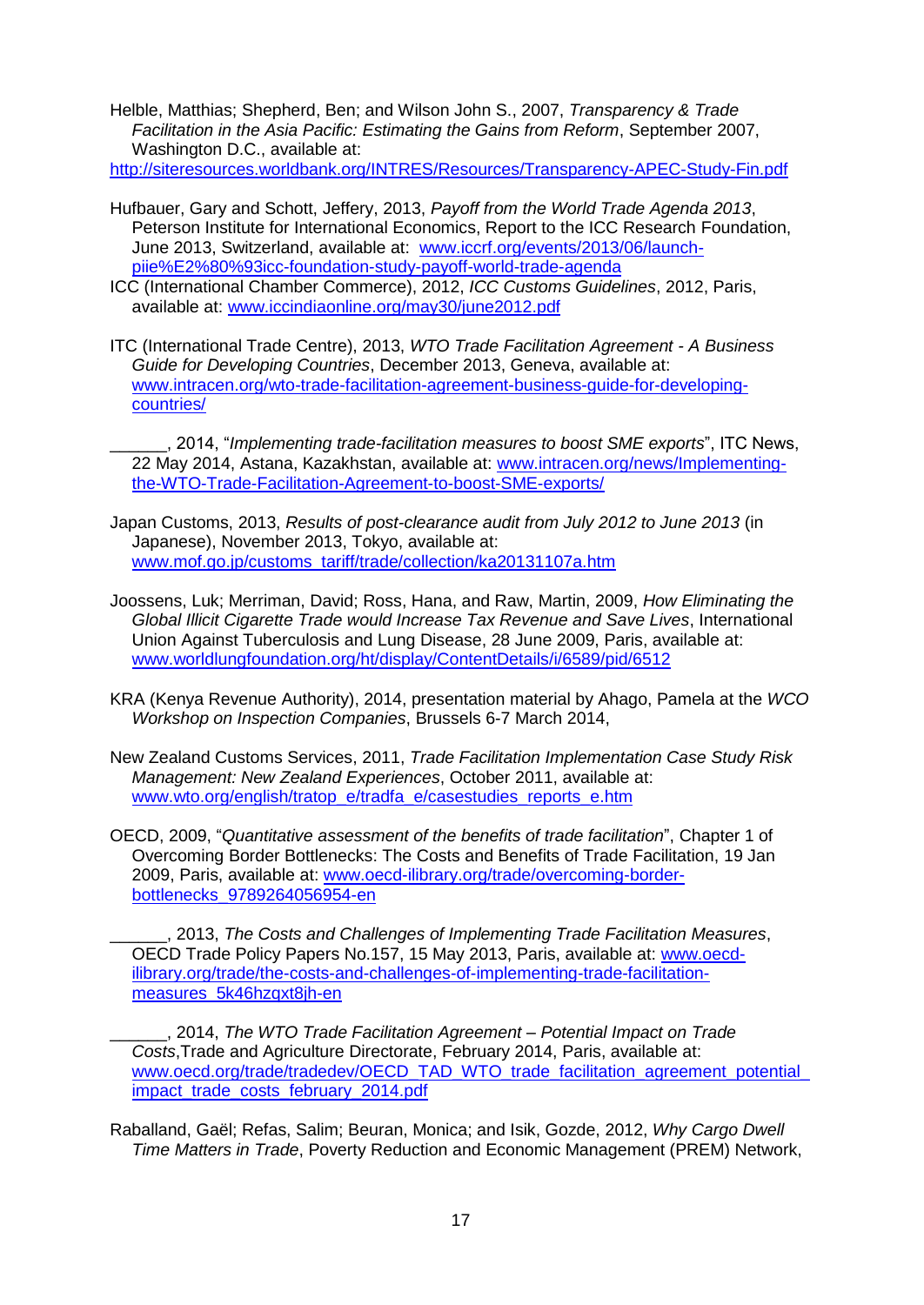World Bank, Economic Premise Number 81, May 2012, Washington D.C, available at: <http://siteresources.worldbank.org/EXTPREMNET/Resources/EP81.pdf>

- South Centre, 2014, WTO Negotiations on Trade Facilitation: Development Perspectives, South Bulletin 78, 4 March 2014, Geneva, available at: [www.southcentre.int/south](http://www.southcentre.int/south-bulletin-78-4-march-2014/)[bulletin-78-4-march-2014/](http://www.southcentre.int/south-bulletin-78-4-march-2014/)
- Third World Network, 2013, *Say 'No' to binding TF deal, urge NGOs*, TWN Info Service on WTO and Trade Issues (Jun13/10), 20 June 2013, available at; [www.twnside.org.sg/title2/wto.info/2013/twninfo130610.htm](http://www.twnside.org.sg/title2/wto.info/2013/twninfo130610.htm)
- UNCTAD (United Nations Conference on Trade and Development), 2014, *The new frontier of competitiveness in developing countries: Implementing trade facilitation*, forthcoming, Geneva, referred to in "*Progress report on promoting and strengthening synergies among the three pillars related to transport and trade facilitation and cross-divisional capacitybuilding: Noted by UNCTAD Secretariat*", TD/B/C.I/CRP.5, 1 May 2014, available at: [http://unctad.org/meetings/en/SessionalDocuments/cicrp5\\_en.pdf](http://unctad.org/meetings/en/SessionalDocuments/cicrp5_en.pdf)
- USTR (United States Trade Representative), 2013, Saving Money, Growing Trade, Raising Incomes Worldwide: The New WTO Trade Facilitation Agreement, December 2013, Washington D.C, available at: [www.ustr.gov/about-us/press-office/fact](http://www.ustr.gov/about-us/press-office/fact-sheets/2013/December/WTO-Trade-Facilitation-Agreement)[sheets/2013/December/WTO-Trade-Facilitation-Agreement](http://www.ustr.gov/about-us/press-office/fact-sheets/2013/December/WTO-Trade-Facilitation-Agreement)
- Wilson, John S., Catherine Mann, and Tsunehiro Otsuki, 2005. "*Assessing the Benefits of Trade Facilitation: A Global Perspective*" World Economy 28(6): 841-71., [http://econ.worldbank.org/external/default/main?pagePK=64165259&piPK=64165421&the](http://econ.worldbank.org/external/default/main?pagePK=64165259&piPK=64165421&theSitePK=469372&menuPK=64216926&entityID=000009486_20040603162036) [SitePK=469372&menuPK=64216926&entityID=000009486\\_20040603162036](http://econ.worldbank.org/external/default/main?pagePK=64165259&piPK=64165421&theSitePK=469372&menuPK=64216926&entityID=000009486_20040603162036)
- WCO (World Customs Organization), 2012, *WCO Customs Risk Management Compendium*, June 2012, Brussels, available at: [www.wcoomd.org/en/topics/enforcement-and](http://www.wcoomd.org/en/topics/enforcement-and-compliance/instruments-and-tools/rmc.aspx)[compliance/instruments-and-tools/rmc.aspx](http://www.wcoomd.org/en/topics/enforcement-and-compliance/instruments-and-tools/rmc.aspx)
	- \_\_\_\_\_\_, 2013a, *Dublin Resolution*, 11 December 2013, Dublin, available at: [www.wcoomd.org/en/media/newsroom/2013/december/policy-commission](http://www.wcoomd.org/en/media/newsroom/2013/december/policy-commission-resolution.aspx)[resolution.aspx](http://www.wcoomd.org/en/media/newsroom/2013/december/policy-commission-resolution.aspx)
	- \_\_\_\_\_\_, 2013b, *Voluntary Disclosure*, PC0342E1a, 201st/202nd Sessions of WCO Permanent Technical Committee, 12 September 2013, Brussels, available at: [www.wcoomd.org/en/topics/facilitation/resources/~/~/media/4C64301A393745989A29EA](http://www.wcoomd.org/en/topics/facilitation/resources/~/~/media/4C64301A393745989A29EAF535AE8D08.ashx) [F535AE8D08.ashx](http://www.wcoomd.org/en/topics/facilitation/resources/~/~/media/4C64301A393745989A29EAF535AE8D08.ashx)
	- \_\_\_\_\_\_, 2013c, *The WCO Annual Report 2012-2013*, June 2013, Brussels, available at: [www.wcoomd.org/en/topics/facilitation/resources/~/~/media/4C64301A393745989A29EA](http://www.wcoomd.org/en/topics/facilitation/resources/~/~/media/4C64301A393745989A29EAF535AE8D08.ashx) [F535AE8D08.ashx](http://www.wcoomd.org/en/topics/facilitation/resources/~/~/media/4C64301A393745989A29EAF535AE8D08.ashx)
	- \_\_\_\_\_\_, 2014, *Provision of Inspection Services*, 7 March 2014, Brussels, available at: [http://www.wcoomd.org/en/media/newsroom/2014/march/provision-of-inspection](http://www.wcoomd.org/en/media/newsroom/2014/march/provision-of-inspection-services.aspx)[services.aspx](http://www.wcoomd.org/en/media/newsroom/2014/march/provision-of-inspection-services.aspx)
- WCO PSCG (Private Sector Consulting Group), 2013, *PSCG Annex to WCO Orientation Package for Decision Makers*, June 2013, Brussels, available at: [www.wcoomd.org/en/topics/key](http://www.wcoomd.org/en/topics/key-issues/odp/~/media/FA46E0A861E842F9B87AE3E2B037299D.ashx)[issues/odp/~/media/FA46E0A861E842F9B87AE3E2B037299D.ashx](http://www.wcoomd.org/en/topics/key-issues/odp/~/media/FA46E0A861E842F9B87AE3E2B037299D.ashx)